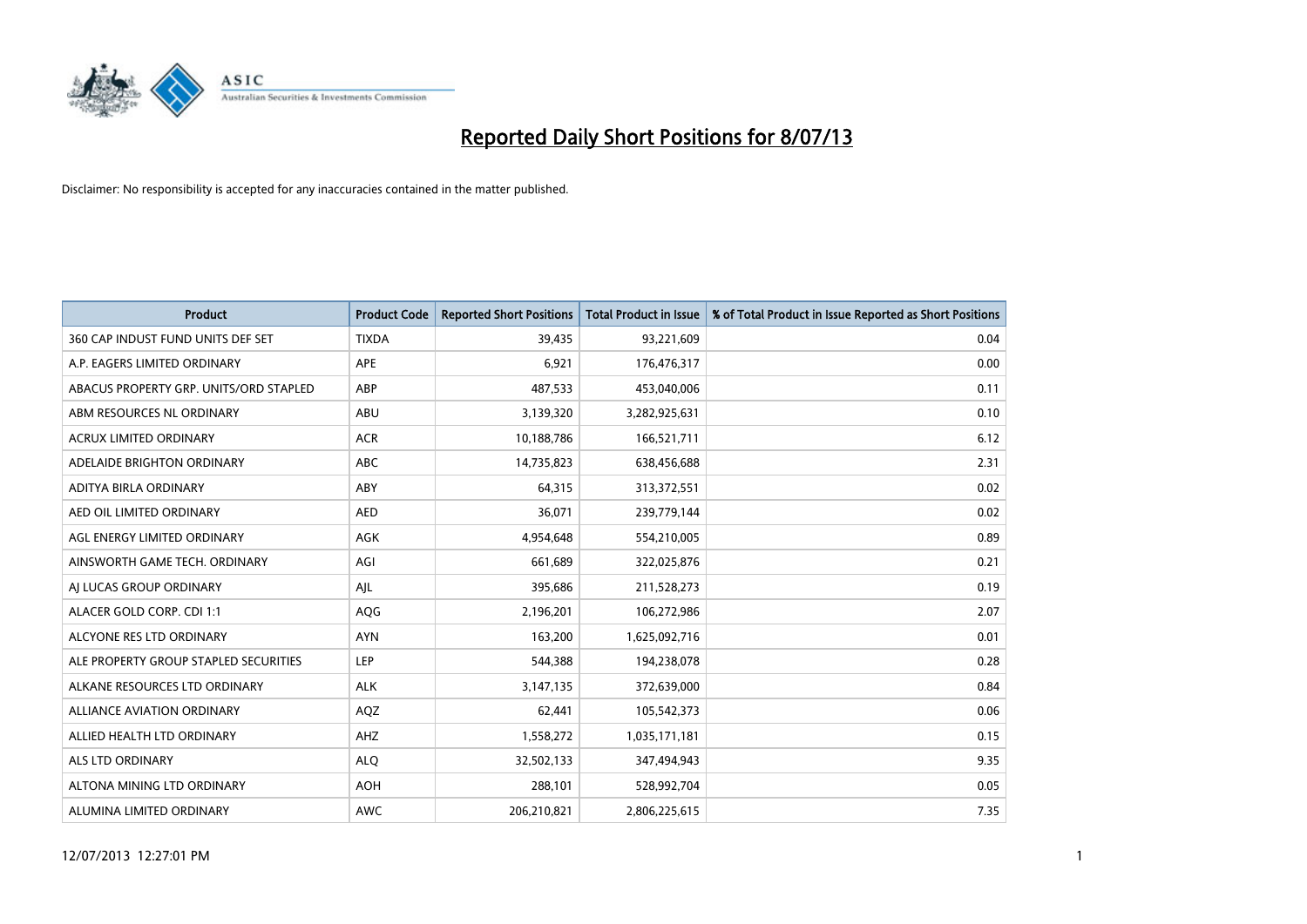

| <b>Product</b>                          | <b>Product Code</b> | <b>Reported Short Positions</b> | <b>Total Product in Issue</b> | % of Total Product in Issue Reported as Short Positions |
|-----------------------------------------|---------------------|---------------------------------|-------------------------------|---------------------------------------------------------|
| AMALGAMATED HOLDINGS ORDINARY           | AHD                 | 13,459                          | 157,759,109                   | 0.01                                                    |
| AMCOM TELECOMM. ORDINARY                | AMM                 | 2,360,683                       | 244,557,101                   | 0.97                                                    |
| AMCOR LIMITED ORDINARY                  | <b>AMC</b>          | 4,987,087                       | 1,206,684,923                 | 0.41                                                    |
| AMP LIMITED ORDINARY                    | AMP                 | 15,596,013                      | 2,944,564,649                 | 0.53                                                    |
| AMPELLA MINING ORDINARY                 | <b>AMX</b>          | 365,381                         | 248,000,493                   | 0.15                                                    |
| ANGLOGOLD ASHANTI CDI 5:1               | AGG                 | 1,000                           | 89,207,765                    | 0.00                                                    |
| ANSELL LIMITED ORDINARY                 | <b>ANN</b>          | 10,723,208                      | 130,617,963                   | 8.21                                                    |
| ANTARES ENERGY LTD ORDINARY             | AZZ                 | 1,438,393                       | 255,000,000                   | 0.56                                                    |
| ANZ BANKING GRP LTD ORDINARY            | ANZ                 | 14,665,537                      | 2,749,785,176                 | 0.53                                                    |
| APA GROUP STAPLED SECURITIES            | <b>APA</b>          | 9,663,584                       | 835,750,807                   | 1.16                                                    |
| APN NEWS & MEDIA ORDINARY               | <b>APN</b>          | 18,594,648                      | 661,526,586                   | 2.81                                                    |
| AQUARIUS PLATINUM. ORDINARY             | <b>AOP</b>          | 9,948,109                       | 486,851,336                   | 2.04                                                    |
| AQUILA RESOURCES ORDINARY               | <b>AQA</b>          | 13,757,478                      | 411,804,442                   | 3.34                                                    |
| ARAFURA RESOURCE LTD ORDINARY           | ARU                 | 23,367                          | 441,270,644                   | 0.01                                                    |
| ARB CORPORATION ORDINARY                | ARP                 | 471,986                         | 72,481,302                    | 0.65                                                    |
| ARDENT LEISURE GROUP STAPLED SECURITIES | AAD                 | 4,325,773                       | 397,803,987                   | 1.09                                                    |
| ARENA REIT ORDINARY UNITS               | <b>ARF</b>          | 1,091,670                       | 206,342,963                   | 0.53                                                    |
| ARISTOCRAT LEISURE ORDINARY             | <b>ALL</b>          | 7,348,645                       | 551,418,047                   | 1.33                                                    |
| ARRIUM LTD ORDINARY                     | ARI                 | 24,756,532                      | 1,355,433,903                 | 1.83                                                    |
| ASCIANO LIMITED ORDINARY                | <b>AIO</b>          | 17,794,771                      | 975,385,664                   | 1.82                                                    |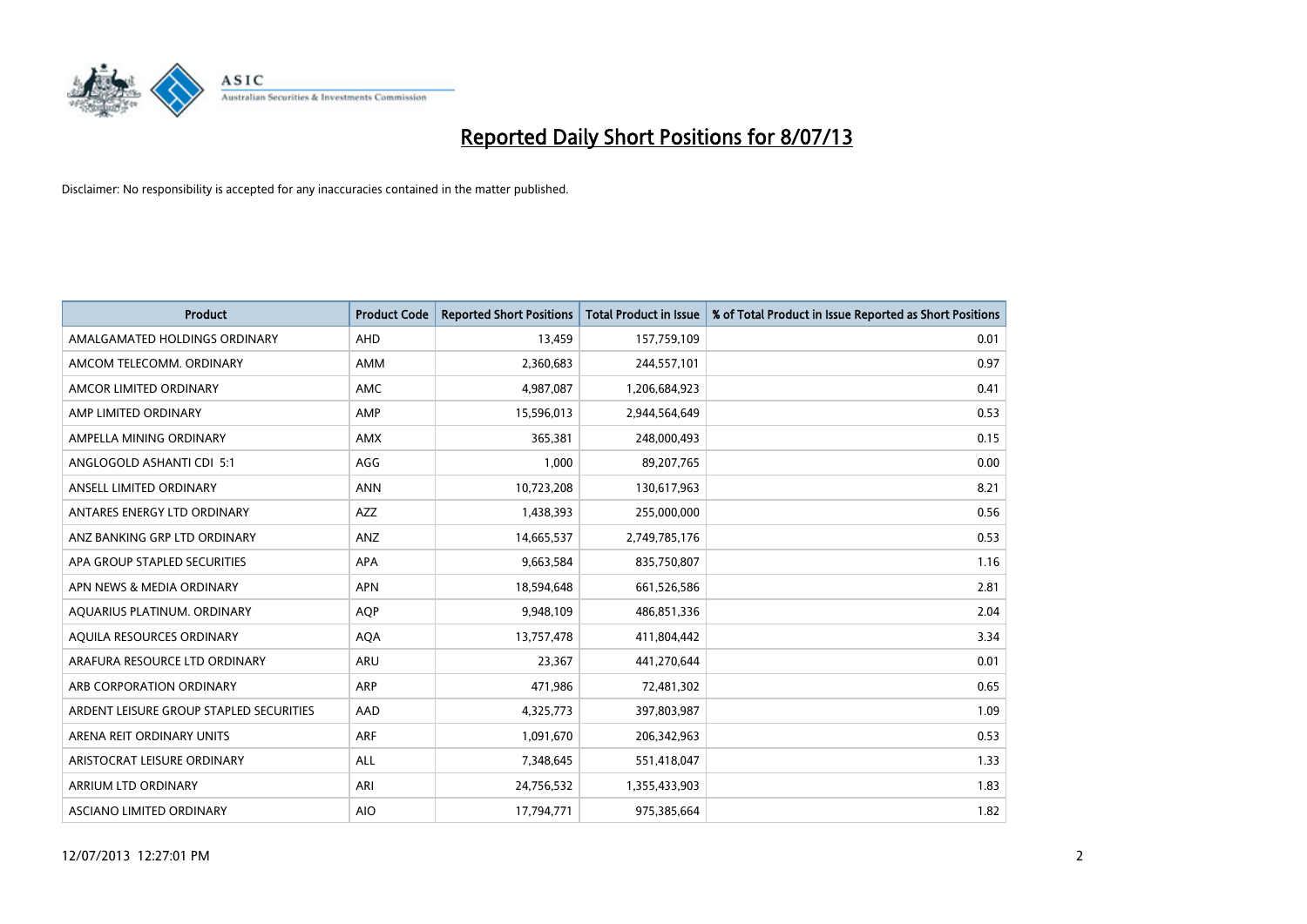

| <b>Product</b>                            | <b>Product Code</b> | <b>Reported Short Positions</b> | <b>Total Product in Issue</b> | % of Total Product in Issue Reported as Short Positions |
|-------------------------------------------|---------------------|---------------------------------|-------------------------------|---------------------------------------------------------|
| ASG GROUP LIMITED ORDINARY                | ASZ                 | 1,564,138                       | 206,720,839                   | 0.76                                                    |
| ASPEN GROUP ORD/UNITS STAPLED             | APZ                 | 376,915                         | 1,192,665,422                 | 0.03                                                    |
| ASTRO JAP PROP GROUP STAPLED US PROHIBIT. | AJA                 | 1,236                           | 67,211,752                    | 0.00                                                    |
| ASX LIMITED DEFERRED                      | <b>ASXN</b>         | 3,655                           | 18,435,445                    | 0.02                                                    |
| ASX LIMITED ORDINARY                      | ASX                 | 2,582,167                       | 184,066,764                   | 1.40                                                    |
| ATLAS IRON LIMITED ORDINARY               | <b>AGO</b>          | 41,722,378                      | 909,718,409                   | 4.59                                                    |
| AURIZON HOLDINGS LTD ORDINARY             | AZJ                 | 9,102,699                       | 2,137,284,503                 | 0.43                                                    |
| AURORA OIL & GAS ORDINARY                 | <b>AUT</b>          | 6,800,002                       | 447,885,778                   | 1.52                                                    |
| AUSDRILL LIMITED ORDINARY                 | ASL                 | 16,935,855                      | 312,277,224                   | 5.42                                                    |
| AUSENCO LIMITED ORDINARY                  | AAX                 | 1,290,895                       | 123,527,574                   | 1.05                                                    |
| <b>AUSTAL LIMITED ORDINARY</b>            | ASB                 | 531,656                         | 346,007,639                   | 0.15                                                    |
| AUSTBROKERS HOLDINGS ORDINARY             | <b>AUB</b>          | 43,269                          | 58,148,980                    | 0.07                                                    |
| AUSTIN ENGINEERING ORDINARY               | ANG                 | 706,871                         | 73,164,403                    | 0.97                                                    |
| AUSTRALAND PROPERTY STAPLED SECURITY      | <b>ALZ</b>          | 980,992                         | 578,324,670                   | 0.17                                                    |
| AUSTRALIAN AGRICULT, ORDINARY             | AAC                 | 2,780,541                       | 313,113,358                   | 0.89                                                    |
| <b>AUSTRALIAN EDUCATION UNITS</b>         | <b>AEU</b>          | 10,000                          | 175,465,397                   | 0.01                                                    |
| AUSTRALIAN FOUNDAT, ORDINARY              | AFI                 | 1,000                           | 1,037,326,459                 | 0.00                                                    |
| AUSTRALIAN INFR LTD ORDINARY              | <b>AIX</b>          | 30,427                          | 620,733,944                   | 0.00                                                    |
| AUSTRALIAN PHARM, ORDINARY                | API                 | 21,650                          | 488,115,883                   | 0.00                                                    |
| AUTOMOTIVE HOLDINGS ORDINARY              | AHE                 | 752,777                         | 260,579,682                   | 0.29                                                    |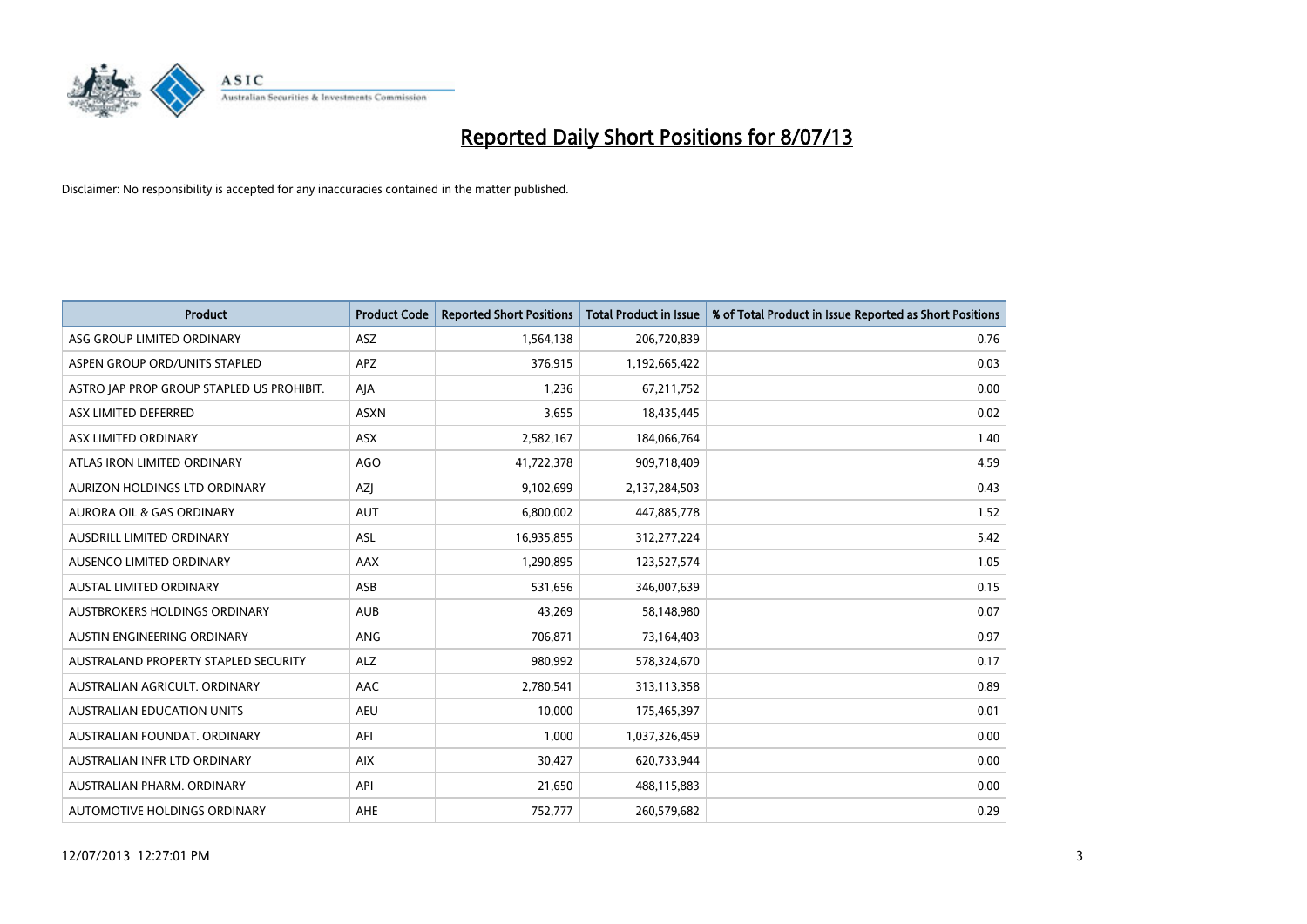

| <b>Product</b>                                | <b>Product Code</b> | <b>Reported Short Positions</b> | <b>Total Product in Issue</b> | % of Total Product in Issue Reported as Short Positions |
|-----------------------------------------------|---------------------|---------------------------------|-------------------------------|---------------------------------------------------------|
| AVIENNINGS LIMITED ORDINARY                   | <b>AVJ</b>          | 2,191,391                       | 384,423,851                   | 0.57                                                    |
| AWE LIMITED ORDINARY                          | AWE                 | 2,275,070                       | 522,116,985                   | 0.44                                                    |
| AZIMUTH RES LTD ORDINARY                      | <b>AZH</b>          | 47,846                          | 430,626,680                   | 0.01                                                    |
| BANDANNA ENERGY ORDINARY                      | <b>BND</b>          | 23,393,656                      | 528,481,199                   | 4.43                                                    |
| BANK OF QUEENSLAND. ORDINARY                  | <b>BOQ</b>          | 7,660,272                       | 319,809,993                   | 2.40                                                    |
| <b>BASE RES LIMITED ORDINARY</b>              | <b>BSE</b>          | 4,081,740                       | 561,840,029                   | 0.73                                                    |
| BATHURST RES NZ LTD ORDINARY                  | <b>BRL</b>          | 47,458,786                      | 699,247,997                   | 6.79                                                    |
| <b>BC IRON LIMITED ORDINARY</b>               | <b>BCI</b>          | 531,129                         | 123,453,630                   | 0.43                                                    |
| BEACH ENERGY LIMITED ORDINARY                 | <b>BPT</b>          | 21,888,484                      | 1,269,399,183                 | 1.72                                                    |
| BEADELL RESOURCE LTD ORDINARY                 | <b>BDR</b>          | 66,887,507                      | 788,277,280                   | 8.49                                                    |
| <b>BEGA CHEESE LTD ORDINARY</b>               | <b>BGA</b>          | 53,456                          | 151,866,050                   | 0.04                                                    |
| BENDIGO AND ADELAIDE ORDINARY                 | <b>BEN</b>          | 14,654,585                      | 407,197,451                   | 3.60                                                    |
| BERKELEY RESOURCES ORDINARY                   | <b>BKY</b>          | 598,652                         | 179,393,323                   | 0.33                                                    |
| <b>BHP BILLITON LIMITED ORDINARY</b>          | <b>BHP</b>          | 10,650,877                      | 3,211,691,105                 | 0.33                                                    |
| <b>BILLABONG ORDINARY</b>                     | <b>BBG</b>          | 18,919,715                      | 478,944,292                   | 3.95                                                    |
| <b>BLACKMORES LIMITED ORDINARY</b>            | <b>BKL</b>          | 1.153                           | 16,972,069                    | 0.01                                                    |
| <b>BLACKTHORN RESOURCES ORD US PROHIBITED</b> | <b>BTR</b>          | 444,229                         | 164,285,950                   | 0.27                                                    |
| BLUESCOPE STEEL LTD ORDINARY                  | <b>BSL</b>          | 8,259,247                       | 558,243,305                   | 1.48                                                    |
| <b>BOART LONGYEAR ORDINARY</b>                | <b>BLY</b>          | 45,385,259                      | 461,163,412                   | 9.84                                                    |
| BORAL LIMITED. ORDINARY                       | <b>BLD</b>          | 51,751,755                      | 774,000,641                   | 6.69                                                    |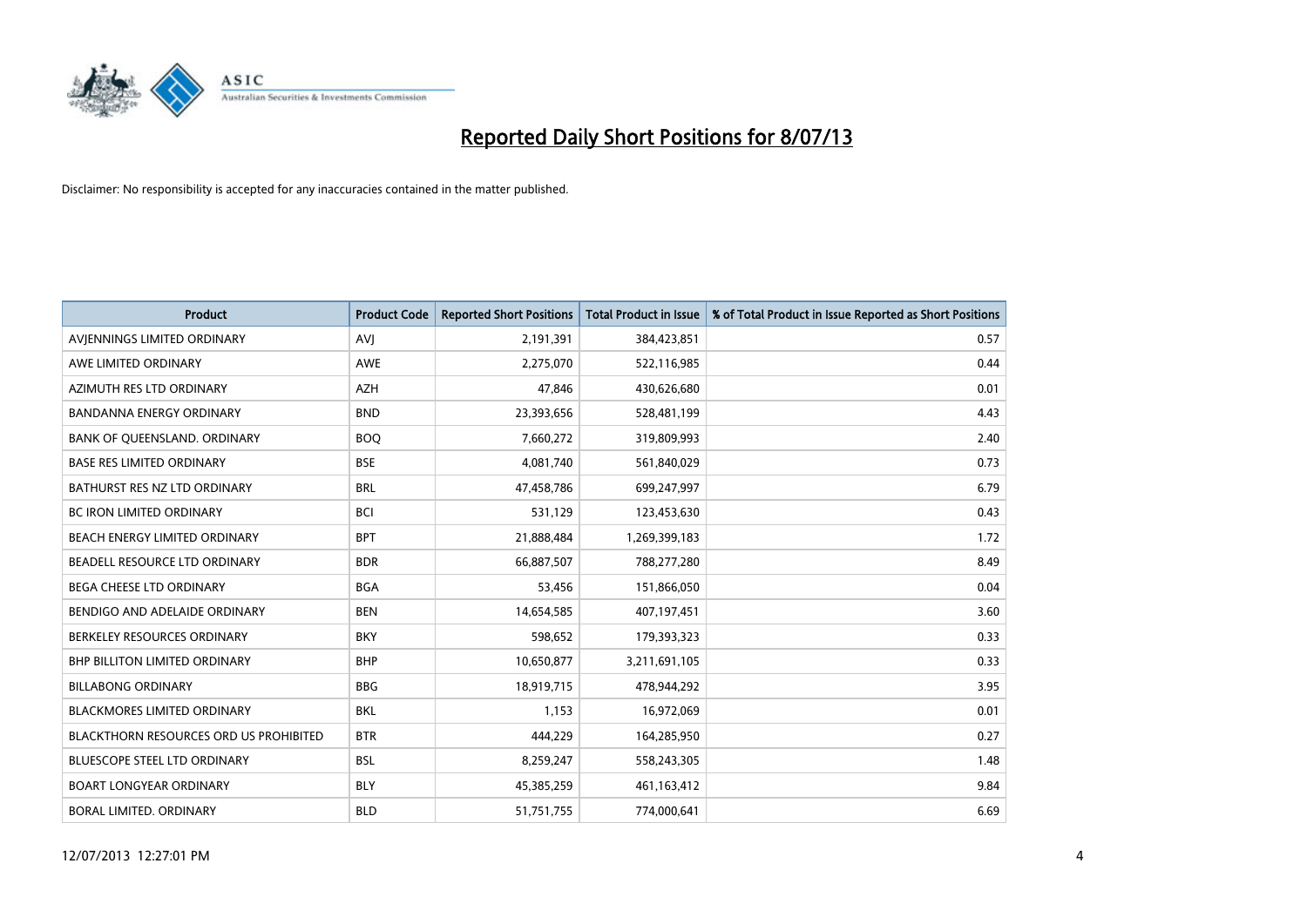

| <b>Product</b>                       | <b>Product Code</b> | <b>Reported Short Positions</b> | <b>Total Product in Issue</b> | % of Total Product in Issue Reported as Short Positions |
|--------------------------------------|---------------------|---------------------------------|-------------------------------|---------------------------------------------------------|
| <b>BRADKEN LIMITED ORDINARY</b>      | <b>BKN</b>          | 15,330,582                      | 169,240,662                   | 9.06                                                    |
| <b>BRAMBLES LIMITED ORDINARY</b>     | <b>BXB</b>          | 2,382,889                       | 1,557,376,676                 | 0.15                                                    |
| BREVILLE GROUP LTD ORDINARY          | <b>BRG</b>          | 6,363,135                       | 130,095,322                   | 4.89                                                    |
| <b>BRICKWORKS LIMITED ORDINARY</b>   | <b>BKW</b>          | 6,508                           | 147,818,132                   | 0.00                                                    |
| BROCKMAN MINING LTD ORDINARY         | <b>BCK</b>          | 90,995                          | 7,894,482,131                 | 0.00                                                    |
| BT INVESTMENT MNGMNT ORDINARY        | <b>BTT</b>          | 102,424                         | 278,100,237                   | 0.04                                                    |
| <b>BUCCANEER ENERGY LTD ORDINARY</b> | <b>BCC</b>          | 1,135,031                       | 1,932,152,999                 | 0.06                                                    |
| <b>BURU ENERGY ORDINARY</b>          | <b>BRU</b>          | 16,111,373                      | 274,036,429                   | 5.88                                                    |
| <b>BWP TRUST ORDINARY UNITS</b>      | <b>BWP</b>          | 4,421,695                       | 537,753,954                   | 0.82                                                    |
| CABCHARGE AUSTRALIA ORDINARY         | CAB                 | 11,212,879                      | 120,430,683                   | 9.31                                                    |
| CALTEX AUSTRALIA ORDINARY            | <b>CTX</b>          | 2,618,917                       | 270,000,000                   | 0.97                                                    |
| CAPE LAMBERT RES LTD ORDINARY        | <b>CFE</b>          | 63,832                          | 681,741,942                   | 0.01                                                    |
| CARABELLA RES LTD ORDINARY           | <b>CLR</b>          | 100,000                         | 152,361,547                   | 0.07                                                    |
| <b>CARBON ENERGY ORDINARY</b>        | <b>CNX</b>          | 4,533                           | 786,889,705                   | 0.00                                                    |
| <b>CARDNO LIMITED ORDINARY</b>       | CDD                 | 11,175,189                      | 143,726,327                   | 7.78                                                    |
| CARNARVON PETROLEUM ORDINARY         | <b>CVN</b>          | 39,246                          | 934,109,501                   | 0.00                                                    |
| CARSALES.COM LTD ORDINARY            | <b>CRZ</b>          | 2,109,500                       | 236,181,964                   | 0.89                                                    |
| CASH CONVERTERS ORDINARY             | CCV                 | 3,000,298                       | 423,861,025                   | 0.71                                                    |
| CEDAR WOODS PROP. ORDINARY           | <b>CWP</b>          | 73,926                          | 73,359,551                    | 0.10                                                    |
| CENTRAL PETROLEUM ORDINARY           | <b>CTP</b>          | 763,303                         | 1,440,078,845                 | 0.05                                                    |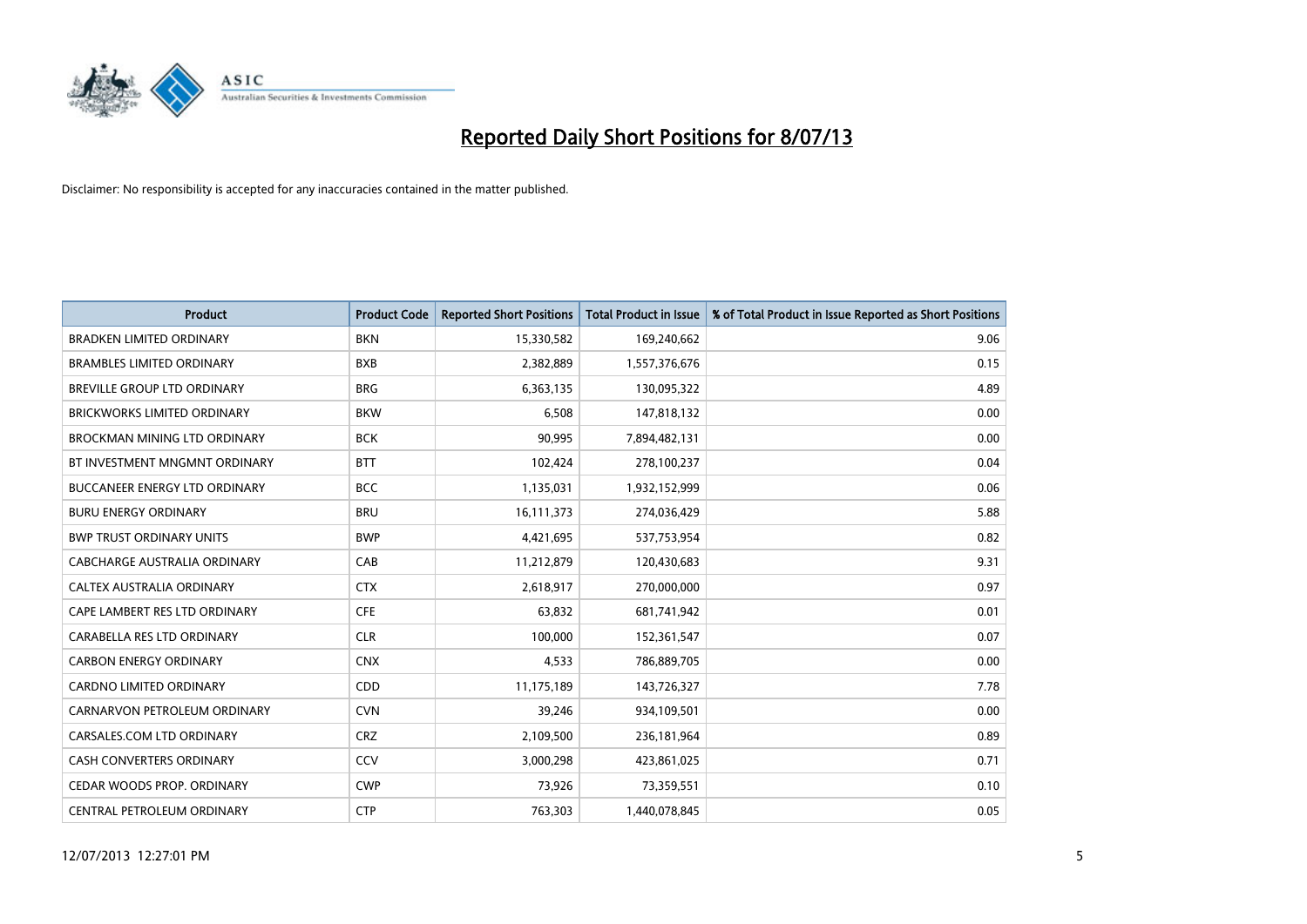

| <b>Product</b>                          | <b>Product Code</b> | <b>Reported Short Positions</b> | <b>Total Product in Issue</b> | % of Total Product in Issue Reported as Short Positions |
|-----------------------------------------|---------------------|---------------------------------|-------------------------------|---------------------------------------------------------|
| <b>CERAMIC FUEL CELLS ORDINARY</b>      | <b>CFU</b>          | 540,593                         | 1,591,941,620                 | 0.03                                                    |
| CFS RETAIL TRUST GRP STAPLED SECURITIES | <b>CFX</b>          | 61,041,011                      | 2,828,495,659                 | 2.16                                                    |
| CHALLENGER DIV.PRO. STAPLED UNITS       | <b>CDI</b>          | 17,034                          | 214,101,013                   | 0.01                                                    |
| CHALLENGER LIMITED ORDINARY             | <b>CGF</b>          | 3,252,851                       | 530,862,585                   | 0.61                                                    |
| <b>CHANDLER MACLEOD LTD ORDINARY</b>    | <b>CMG</b>          | 352,239                         | 469,679,390                   | 0.07                                                    |
| CHARTER HALL GROUP STAPLED US PROHIBIT. | <b>CHC</b>          | 414,757                         | 302,262,312                   | 0.14                                                    |
| <b>CHARTER HALL RETAIL UNITS</b>        | <b>CQR</b>          | 3,088,688                       | 337,582,974                   | 0.91                                                    |
| <b>CHORUS LIMITED ORDINARY</b>          | <b>CNU</b>          | 154,875                         | 389,299,049                   | 0.04                                                    |
| CITIGOLD CORP LTD ORDINARY              | <b>CTO</b>          | 153,427                         | 1,352,907,765                 | 0.01                                                    |
| <b>CLOUGH LIMITED ORDINARY</b>          | <b>CLO</b>          | 6,808,329                       | 777,210,042                   | 0.88                                                    |
| COAL OF AFRICA LTD ORDINARY             | <b>CZA</b>          | 100,326                         | 1,048,368,613                 | 0.01                                                    |
| <b>COALSPUR MINES LTD ORDINARY</b>      | <b>CPL</b>          | 9,600,370                       | 641,244,435                   | 1.50                                                    |
| COCA-COLA AMATIL ORDINARY               | <b>CCL</b>          | 7,059,164                       | 763,590,249                   | 0.92                                                    |
| <b>COCHLEAR LIMITED ORDINARY</b>        | <b>COH</b>          | 4,333,057                       | 57,040,932                    | 7.60                                                    |
| <b>COCKATOO COAL ORDINARY</b>           | <b>COK</b>          | 9,326,798                       | 1,021,101,465                 | 0.91                                                    |
| <b>CODAN LIMITED ORDINARY</b>           | <b>CDA</b>          | 648,622                         | 176,926,104                   | 0.37                                                    |
| <b>COFFEY INTERNATIONAL ORDINARY</b>    | <b>COF</b>          | 41,002                          | 255,833,165                   | 0.02                                                    |
| <b>COLLINS FOODS LTD ORDINARY</b>       | <b>CKF</b>          | 574,582                         | 93,000,003                    | 0.62                                                    |
| COMMONWEALTH BANK, ORDINARY             | <b>CBA</b>          | 11,604,700                      | 1,611,928,836                 | 0.72                                                    |
| COMMONWEALTH PROP ORDINARY UNITS        | <b>CPA</b>          | 44,711,405                      | 2,347,003,413                 | 1.91                                                    |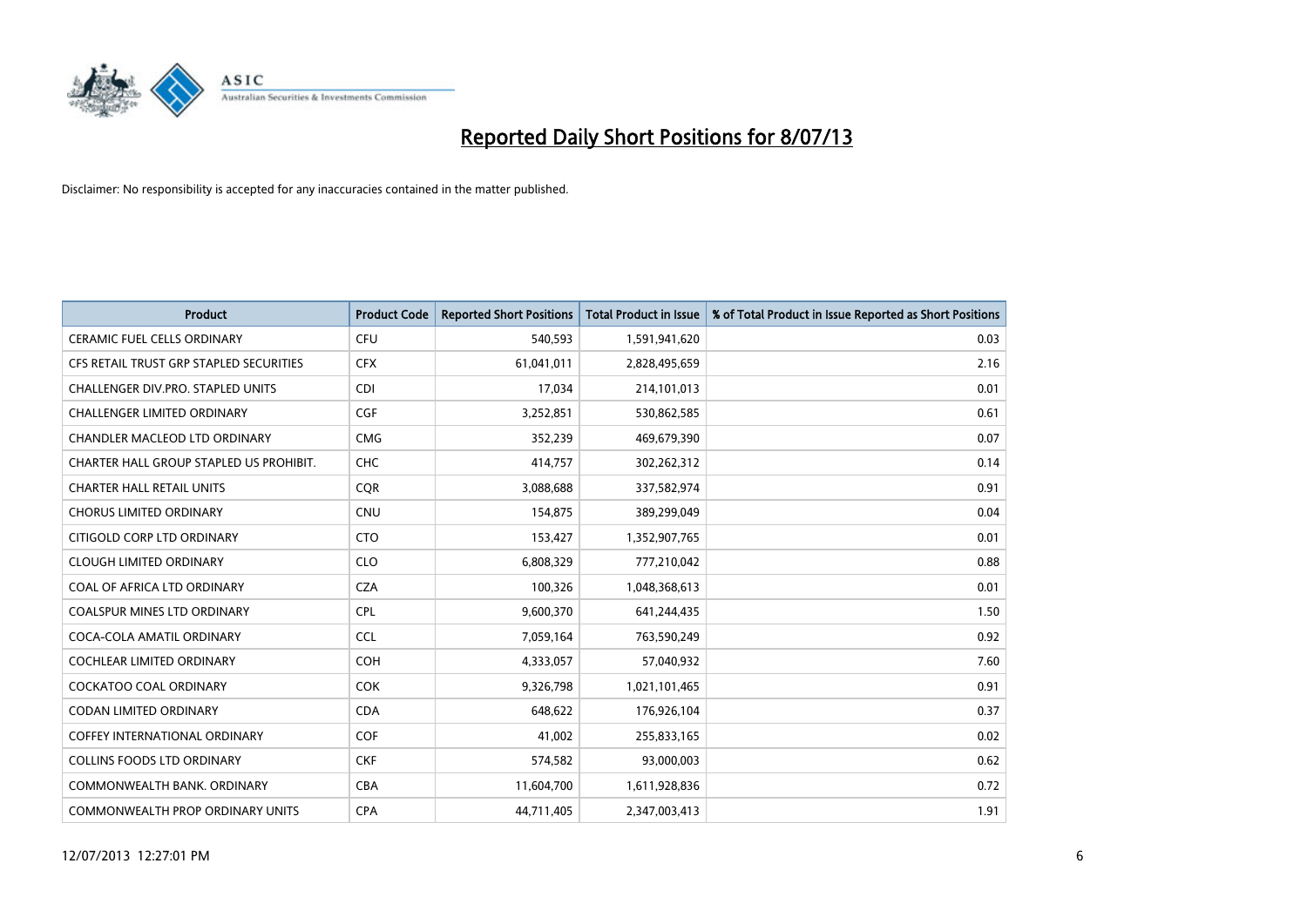

| <b>Product</b>                          | <b>Product Code</b> | <b>Reported Short Positions</b> | <b>Total Product in Issue</b> | % of Total Product in Issue Reported as Short Positions |
|-----------------------------------------|---------------------|---------------------------------|-------------------------------|---------------------------------------------------------|
| <b>COMPASS RESOURCES ORDINARY</b>       | <b>CMR</b>          | 7,472                           | 1,403,744,100                 | 0.00                                                    |
| COMPUTERSHARE LTD ORDINARY              | <b>CPU</b>          | 9,851,465                       | 556,203,079                   | 1.77                                                    |
| CORP TRAVEL LIMITED ORDINARY            | <b>CTD</b>          | 216,906                         | 78,081,184                    | 0.28                                                    |
| <b>CREDIT CORP GROUP ORDINARY</b>       | <b>CCP</b>          | 50,914                          | 45,932,899                    | 0.11                                                    |
| <b>CROMWELL PROP STAPLED SECURITIES</b> | <b>CMW</b>          | 2,926,845                       | 1,713,721,456                 | 0.17                                                    |
| <b>CROWN LIMITED ORDINARY</b>           | <b>CWN</b>          | 2,723,464                       | 728,394,185                   | 0.37                                                    |
| <b>CSG LIMITED ORDINARY</b>             | CSV                 | 249,389                         | 278,155,477                   | 0.09                                                    |
| <b>CSL LIMITED ORDINARY</b>             | <b>CSL</b>          | 2,190,291                       | 488,086,870                   | 0.45                                                    |
| <b>CSR LIMITED ORDINARY</b>             | <b>CSR</b>          | 46,387,914                      | 506,000,315                   | 9.17                                                    |
| <b>CUDECO LIMITED ORDINARY</b>          | CDU                 | 6,880,211                       | 204,877,294                   | 3.36                                                    |
| DART ENERGY LTD ORDINARY                | <b>DTE</b>          | 14,149,003                      | 878,789,752                   | 1.61                                                    |
| DATA#3 LIMITED ORDINARY                 | DTL                 | 165,332                         | 153,974,950                   | 0.11                                                    |
| DAVID JONES LIMITED ORDINARY            | <b>DJS</b>          | 63,045,427                      | 535,002,401                   | 11.78                                                   |
| <b>DECMIL GROUP LIMITED ORDINARY</b>    | <b>DCG</b>          | 5,218,236                       | 168,203,219                   | 3.10                                                    |
| DEEP YELLOW LIMITED ORDINARY            | <b>DYL</b>          | 100,002                         | 1,560,859,287                 | 0.01                                                    |
| DEXUS PROPERTY GROUP STAPLED UNITS      | <b>DXS</b>          | 18,024,878                      | 4,701,957,390                 | 0.38                                                    |
| DISCOVERY METALS LTD ORDINARY           | <b>DML</b>          | 12,581,611                      | 486,986,451                   | 2.58                                                    |
| DOMINO PIZZA ENTERPR ORDINARY           | <b>DMP</b>          | 316,586                         | 70,192,674                    | 0.45                                                    |
| DORAY MINERALS LTD ORDINARY             | <b>DRM</b>          | 57,921                          | 141,866,768                   | 0.04                                                    |
| DOWNER EDI LIMITED ORDINARY             | <b>DOW</b>          | 9,627,989                       | 433,409,429                   | 2.22                                                    |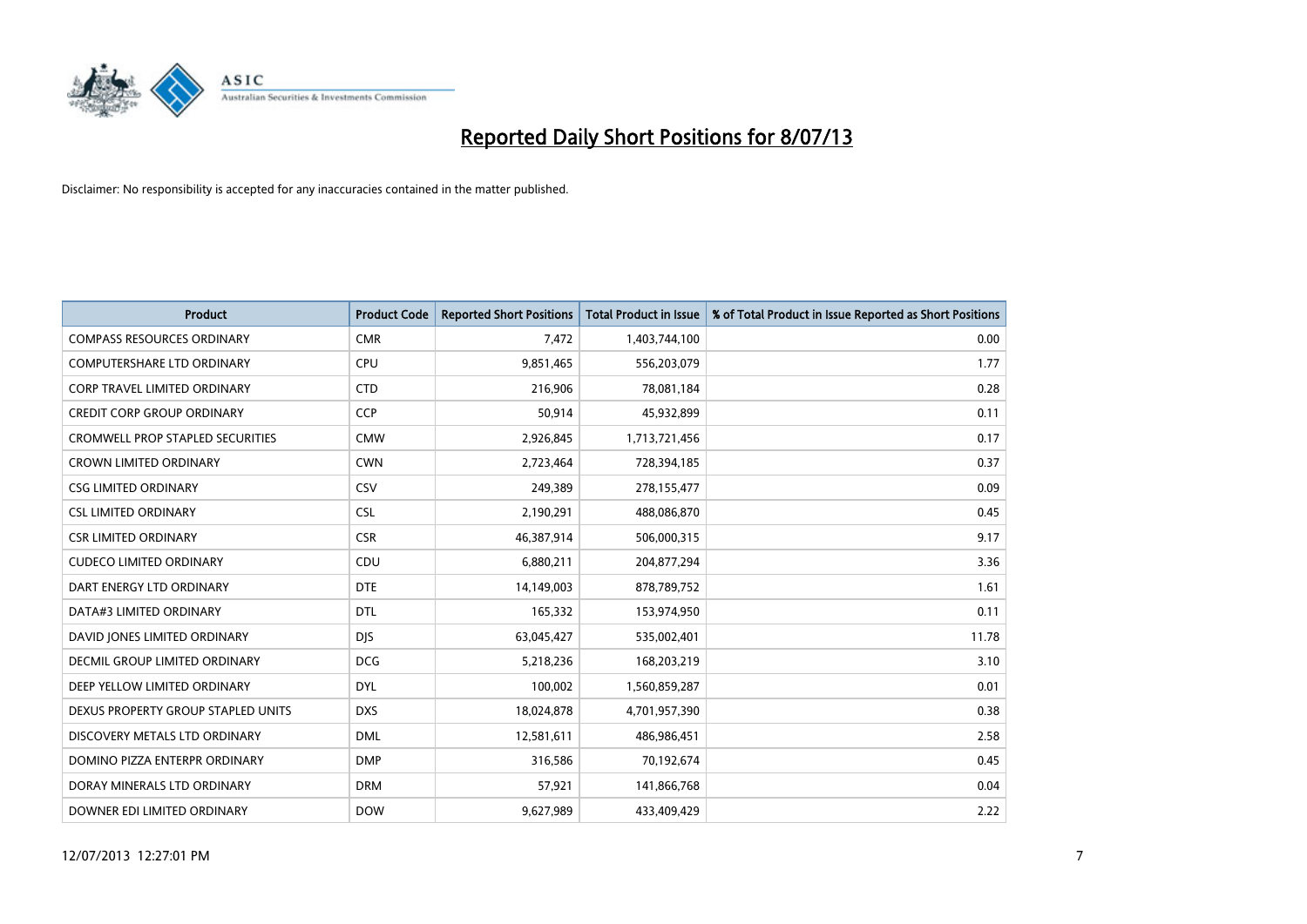

| <b>Product</b>                         | <b>Product Code</b> | <b>Reported Short Positions</b> | <b>Total Product in Issue</b> | % of Total Product in Issue Reported as Short Positions |
|----------------------------------------|---------------------|---------------------------------|-------------------------------|---------------------------------------------------------|
| DRILLSEARCH ENERGY ORDINARY            | <b>DLS</b>          | 20,428,195                      | 427,753,371                   | 4.78                                                    |
| DUET GROUP STAPLED US PROHIBIT.        | <b>DUE</b>          | 4,217,725                       | 1,169,314,842                 | 0.36                                                    |
| <b>DULUXGROUP LIMITED ORDINARY</b>     | <b>DLX</b>          | 5,252,395                       | 376,810,326                   | 1.39                                                    |
| DWS LTD ORDINARY                       | <b>DWS</b>          | 464,650                         | 132,362,763                   | 0.35                                                    |
| ECHO ENTERTAINMENT ORDINARY            | EGP                 | 7,032,254                       | 825,672,730                   | 0.85                                                    |
| <b>ELDERS LIMITED ORDINARY</b>         | <b>ELD</b>          | 18,544,518                      | 448,598,480                   | 4.13                                                    |
| ELEMENTAL MINERALS ORDINARY            | <b>ELM</b>          | 5,577                           | 288,587,228                   | 0.00                                                    |
| ELEMENTOS LIMITED ORDINARY             | <b>ELT</b>          | 16                              | 163,071,447                   | 0.00                                                    |
| <b>EMECO HOLDINGS ORDINARY</b>         | <b>EHL</b>          | 15,372,684                      | 599,675,707                   | 2.56                                                    |
| <b>ENDEAVOUR MIN CORP CDI 1:1</b>      | <b>EVR</b>          | 100,000                         | 117,754,189                   | 0.08                                                    |
| <b>ENERGY RESOURCES ORDINARY 'A'</b>   | <b>ERA</b>          | 10,494,174                      | 517,725,062                   | 2.03                                                    |
| <b>ENERGY WORLD CORPOR, ORDINARY</b>   | <b>EWC</b>          | 26,031,326                      | 1,734,166,672                 | 1.50                                                    |
| <b>ENVESTRA LIMITED ORDINARY</b>       | <b>ENV</b>          | 12,465,452                      | 1,796,808,474                 | 0.69                                                    |
| EQUATORIAL RES LTD ORDINARY            | EQX                 | 8                               | 121,885,353                   | 0.00                                                    |
| ERM POWER LIMITED ORDINARY             | EPW                 | 650,708                         | 203,332,935                   | 0.32                                                    |
| EVOLUTION MINING LTD ORDINARY          | <b>EVN</b>          | 26,617,240                      | 708,092,989                   | 3.76                                                    |
| FAIRFAX MEDIA LTD ORDINARY             | <b>FXJ</b>          | 390,342,088                     | 2,351,955,725                 | 16.60                                                   |
| FANTASTIC HOLDINGS ORDINARY            | <b>FAN</b>          | 63,223                          | 102,739,538                   | 0.06                                                    |
| <b>FAR LTD ORDINARY</b>                | <b>FAR</b>          | 22,771,706                      | 2,499,846,742                 | 0.91                                                    |
| FEDERATION CNTRES ORD/UNIT STAPLED SEC | <b>FDC</b>          | 3,228,844                       | 1,427,641,565                 | 0.23                                                    |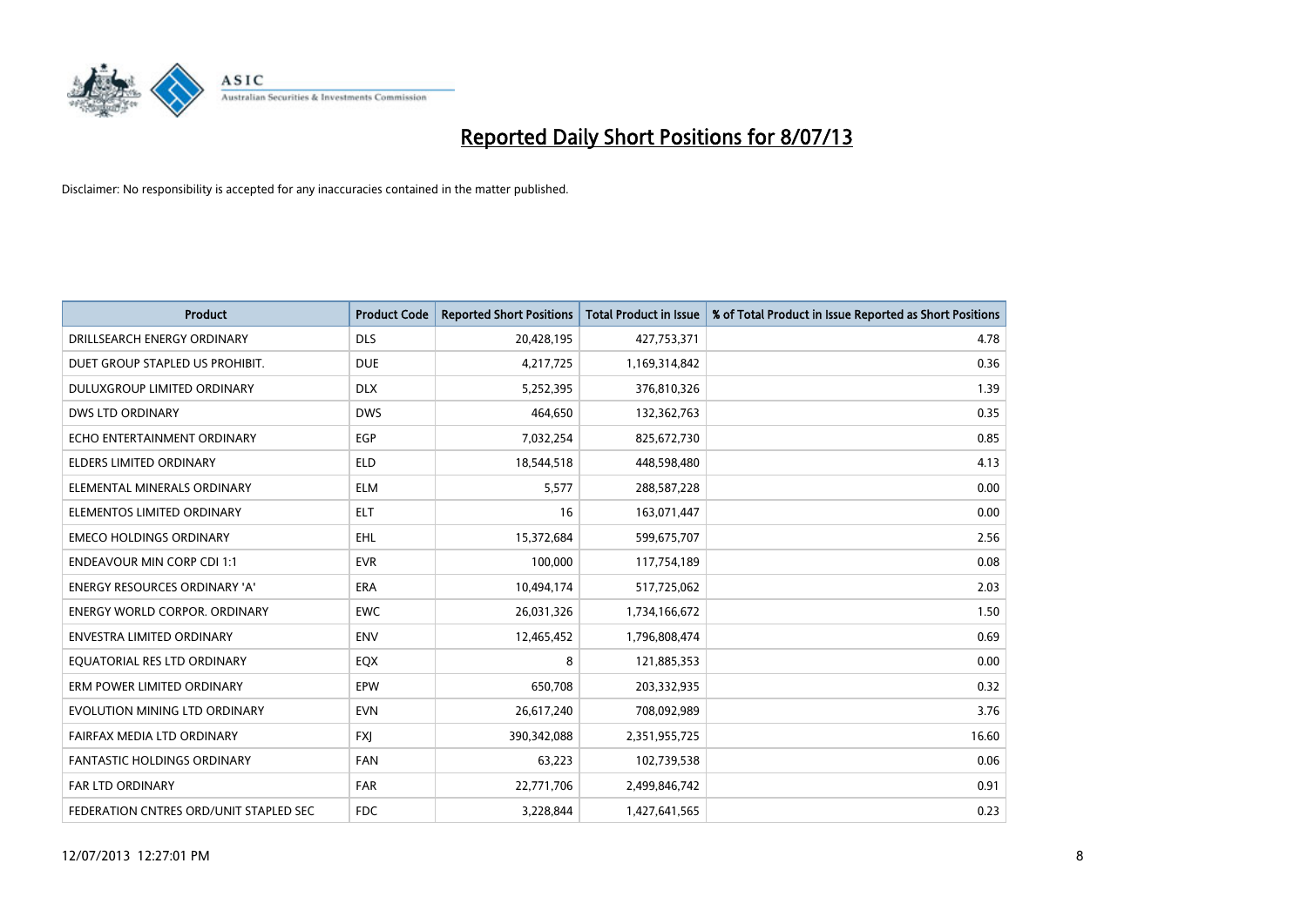

| <b>Product</b>                        | <b>Product Code</b> | <b>Reported Short Positions</b> | <b>Total Product in Issue</b> | % of Total Product in Issue Reported as Short Positions |
|---------------------------------------|---------------------|---------------------------------|-------------------------------|---------------------------------------------------------|
| FINBAR GROUP LIMITED ORDINARY         | <b>FRI</b>          | 54,710                          | 218,006,169                   | 0.03                                                    |
| FKP PROPERTY GROUP STAPLED SECURITIES | <b>FKP</b>          | 8,118,916                       | 321,578,705                   | 2.52                                                    |
| FLEETWOOD CORP ORDINARY               | <b>FWD</b>          | 2,789,135                       | 60,522,619                    | 4.61                                                    |
| FLETCHER BUILDING ORDINARY            | <b>FBU</b>          | 3,675,177                       | 686,096,427                   | 0.54                                                    |
| FLEXIGROUP LIMITED ORDINARY           | <b>FXL</b>          | 355,485                         | 301,655,394                   | 0.12                                                    |
| <b>FLIGHT CENTRE ORDINARY</b>         | <b>FLT</b>          | 12,350,593                      | 100,426,726                   | 12.30                                                   |
| FLINDERS MINES LTD ORDINARY           | <b>FMS</b>          | 4,011,411                       | 1,821,300,404                 | 0.22                                                    |
| FOCUS MINERALS LTD ORDINARY           | <b>FML</b>          | 28,643,827                      | 9,137,375,877                 | 0.31                                                    |
| FORGE GROUP LIMITED ORDINARY          | FGE                 | 1,179,654                       | 86,169,014                    | 1.37                                                    |
| FORTESCUE METALS GRP ORDINARY         | <b>FMG</b>          | 173,565,479                     | 3,113,798,659                 | 5.57                                                    |
| <b>G.U.D. HOLDINGS ORDINARY</b>       | GUD                 | 5,716,274                       | 71,341,319                    | 8.01                                                    |
| <b>G8 EDUCATION LIMITED ORDINARY</b>  | GEM                 | 2,702,701                       | 272,151,612                   | 0.99                                                    |
| <b>GALAXY RESOURCES ORDINARY</b>      | GXY                 | 3,916,935                       | 584,355,501                   | 0.67                                                    |
| <b>GBST HOLDINGS., ORDINARY</b>       | GBT                 | 4,000                           | 66,561,725                    | 0.01                                                    |
| <b>GENETIC TECHNOLOGIES ORDINARY</b>  | GTG                 | 165,000                         | 475,471,819                   | 0.03                                                    |
| <b>GEODYNAMICS LIMITED ORDINARY</b>   | GDY                 | 850                             | 406,452,608                   | 0.00                                                    |
| <b>GINDALBIE METALS LTD ORDINARY</b>  | GBG                 | 54,150,506                      | 1,492,154,301                 | 3.63                                                    |
| <b>GOODMAN FIELDER, ORDINARY</b>      | <b>GFF</b>          | 57,471,386                      | 1,955,559,207                 | 2.94                                                    |
| <b>GOODMAN GROUP STAPLED</b>          | <b>GMG</b>          | 5,072,595                       | 1,713,233,947                 | 0.30                                                    |
| <b>GPT GROUP STAPLED SEC.</b>         | <b>GPT</b>          | 4,444,074                       | 1,768,731,729                 | 0.25                                                    |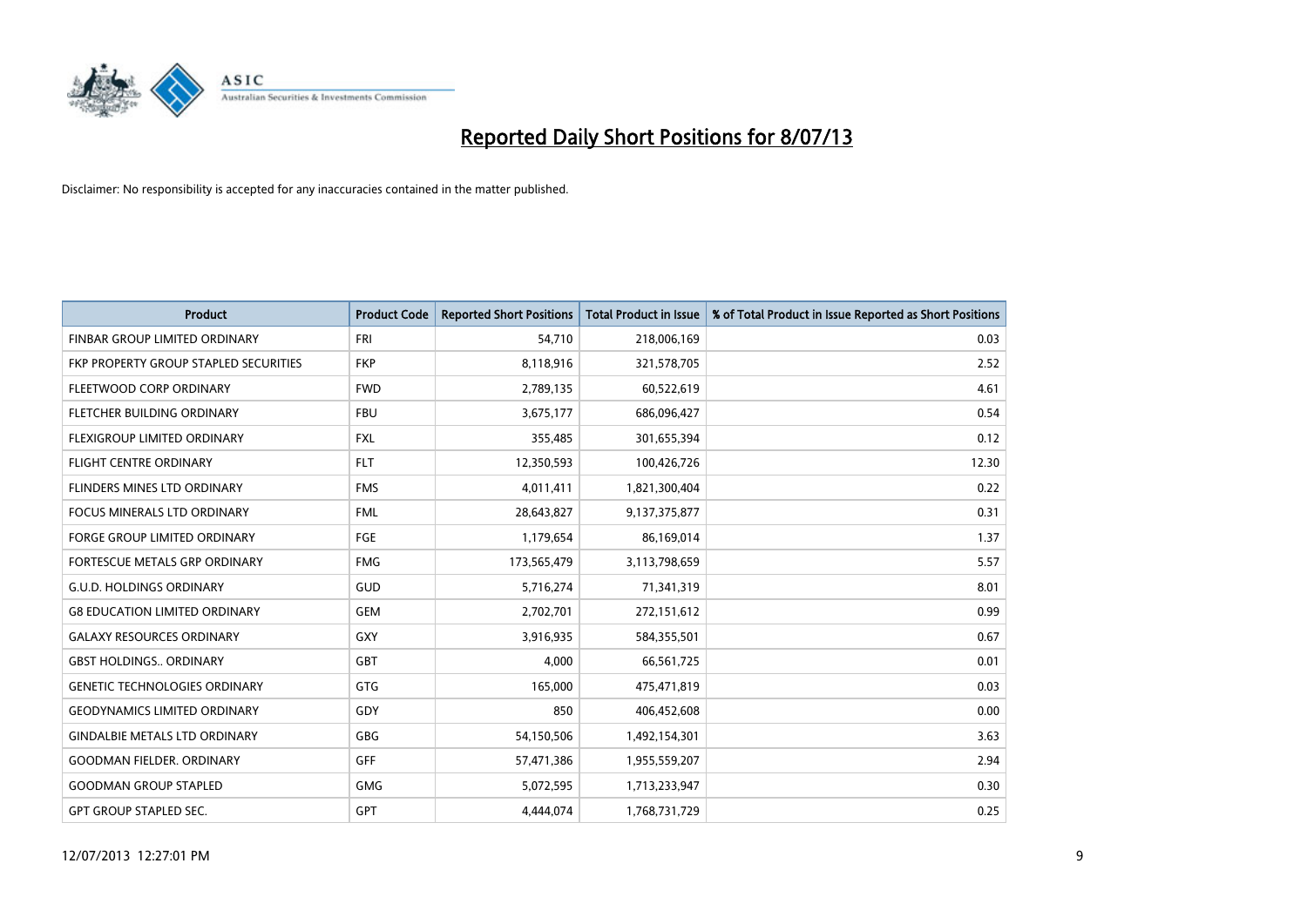

| <b>Product</b>                                   | <b>Product Code</b> | <b>Reported Short Positions</b> | <b>Total Product in Issue</b> | % of Total Product in Issue Reported as Short Positions |
|--------------------------------------------------|---------------------|---------------------------------|-------------------------------|---------------------------------------------------------|
| <b>GRAINCORP LIMITED A CLASS ORDINARY</b>        | <b>GNC</b>          | 1,011,890                       | 228,855,628                   | 0.44                                                    |
| <b>GRANGE RESOURCES, ORDINARY</b>                | <b>GRR</b>          | 6,000,804                       | 1,156,492,195                 | 0.52                                                    |
| <b>GREENLAND MIN EN LTD ORDINARY</b>             | GGG                 | 5,941,297                       | 571,975,263                   | 1.04                                                    |
| <b>GROWTHPOINT PROPERTY ORD/UNIT STAPLED SEC</b> | GOZ                 | 110,991                         | 402,830,366                   | 0.03                                                    |
| <b>GRYPHON MINERALS LTD ORDINARY</b>             | GRY                 | 15,209,610                      | 400,464,983                   | 3.80                                                    |
| <b>GUILDFORD COAL LTD ORDINARY</b>               | <b>GUF</b>          | 716,905                         | 635,046,899                   | 0.11                                                    |
| <b>GUNNS LIMITED ORDINARY</b>                    | <b>GNS</b>          | 52,044,155                      | 848,401,559                   | 6.13                                                    |
| <b>GWA GROUP LTD ORDINARY</b>                    | <b>GWA</b>          | 13,889,282                      | 306,533,770                   | 4.53                                                    |
| <b>HARVEY NORMAN ORDINARY</b>                    | <b>HVN</b>          | 86,546,745                      | 1,062,316,784                 | 8.15                                                    |
| HASTIE GROUP LIMITED ORDINARY                    | <b>HST</b>          | 5,000                           | 137,353,504                   | 0.00                                                    |
| <b>HENDERSON GROUP CDI 1:1</b>                   | <b>HGG</b>          | 2,171,580                       | 745,141,989                   | 0.29                                                    |
| HFA HOLDINGS LIMITED ORDINARY                    | <b>HFA</b>          | 3,809                           | 118,738,157                   | 0.00                                                    |
| <b>HIGHLANDS PACIFIC ORDINARY</b>                | <b>HIG</b>          | $\mathbf{1}$                    | 789,344,774                   | 0.00                                                    |
| HILLGROVE RES LTD ORDINARY                       | <b>HGO</b>          | 1,462,834                       | 1,022,760,221                 | 0.14                                                    |
| HILLS HOLDINGS LTD ORDINARY                      | HIL                 | 365,983                         | 246,500,444                   | 0.15                                                    |
| HORIZON OIL LIMITED ORDINARY                     | <b>HZN</b>          | 53,386,543                      | 1,135,266,515                 | 4.70                                                    |
| HOT CHILI LTD ORDINARY                           | <b>HCH</b>          | 41,359                          | 297,462,196                   | 0.01                                                    |
| <b>ICON ENERGY LIMITED ORDINARY</b>              | <b>ICN</b>          | 27,943                          | 533,391,210                   | 0.01                                                    |
| <b>IINET LIMITED ORDINARY</b>                    | <b>IIN</b>          | 2,035,420                       | 161,238,847                   | 1.26                                                    |
| <b>ILUKA RESOURCES ORDINARY</b>                  | ILU                 | 47,881,500                      | 418,700,517                   | 11.44                                                   |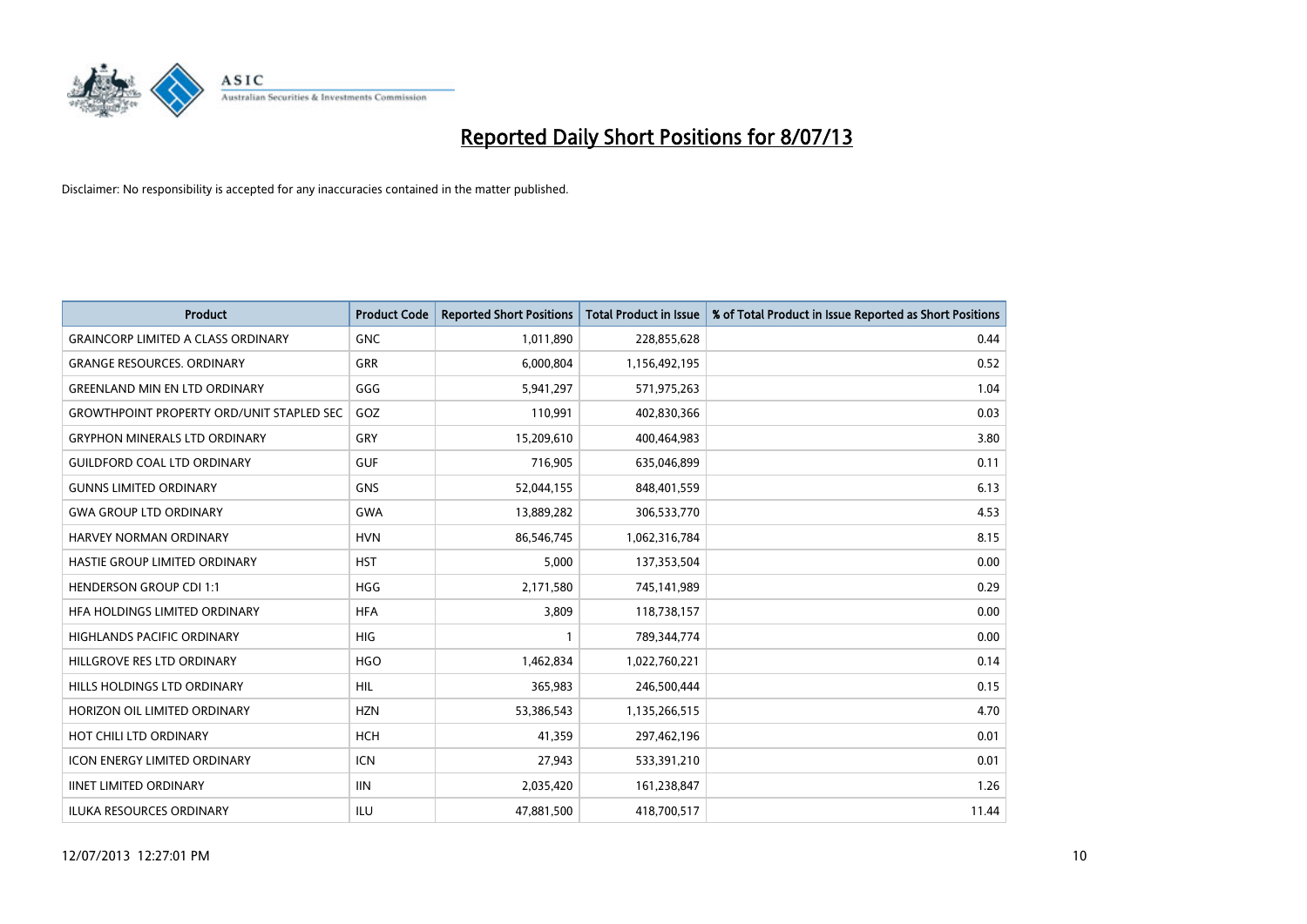

| <b>Product</b>                                | <b>Product Code</b> | <b>Reported Short Positions</b> | <b>Total Product in Issue</b> | % of Total Product in Issue Reported as Short Positions |
|-----------------------------------------------|---------------------|---------------------------------|-------------------------------|---------------------------------------------------------|
| <b>IMDEX LIMITED ORDINARY</b>                 | <b>IMD</b>          | 5,304,597                       | 210,473,188                   | 2.52                                                    |
| IMF (AUSTRALIA) LTD ORDINARY                  | <b>IMF</b>          | 1,389,402                       | 123,201,716                   | 1.13                                                    |
| <b>INCITEC PIVOT ORDINARY</b>                 | IPL                 | 26,184,625                      | 1,628,730,107                 | 1.61                                                    |
| INDEPENDENCE GROUP ORDINARY                   | <b>IGO</b>          | 6,564,583                       | 232,882,535                   | 2.82                                                    |
| <b>INDOPHIL RESOURCES ORDINARY</b>            | <b>IRN</b>          | 1,153,300                       | 1,203,146,194                 | 0.10                                                    |
| INFIGEN ENERGY STAPLED SECURITIES             | <b>IFN</b>          | 3,249,063                       | 762,265,972                   | 0.43                                                    |
| <b>INOVA RESOURCES LTD ORDINARY</b>           | <b>IVA</b>          | 997,005                         | 726,565,560                   | 0.14                                                    |
| <b>INSURANCE AUSTRALIA ORDINARY</b>           | <b>IAG</b>          | 5,313,050                       | 2,079,034,021                 | 0.26                                                    |
| INTEGRATED RESEARCH ORDINARY                  | IRI                 | 62,744                          | 168, 367, 453                 | 0.04                                                    |
| <b>INTREPID MINES ORDINARY</b>                | <b>IAU</b>          | 23,132,996                      | 555,950,595                   | 4.16                                                    |
| <b>INVESTA OFFICE FUND STAPLED SECURITIES</b> | <b>IOF</b>          | 1,557,729                       | 614,047,458                   | 0.25                                                    |
| <b>INVOCARE LIMITED ORDINARY</b>              | <b>IVC</b>          | 3,058,300                       | 110,030,298                   | 2.78                                                    |
| ION LIMITED ORDINARY                          | <b>ION</b>          | 164,453                         | 256,365,105                   | 0.06                                                    |
| <b>IOOF HOLDINGS LTD ORDINARY</b>             | <b>IFL</b>          | 2,562,737                       | 232,118,034                   | 1.10                                                    |
| <b>IRESS LIMITED ORDINARY</b>                 | <b>IRE</b>          | 2,291,060                       | 129,585,246                   | 1.77                                                    |
| <b>IRON ORE HOLDINGS ORDINARY</b>             | <b>IOH</b>          | 26,197                          | 161,174,005                   | 0.02                                                    |
| <b>ISELECT LTD ORDINARY</b>                   | <b>ISU</b>          | 899.613                         | 259,064,894                   | 0.35                                                    |
| JAMES HARDIE INDUST CHESS DEPOSITARY INT      | <b>IHX</b>          | 4,515,082                       | 442,091,547                   | 1.02                                                    |
| <b>IB HI-FI LIMITED ORDINARY</b>              | <b>IBH</b>          | 16,390,584                      | 98,947,309                    | 16.56                                                   |
| <b>JUPITER MINES ORDINARY</b>                 | <b>IMS</b>          | 9,874                           | 2,281,835,383                 | 0.00                                                    |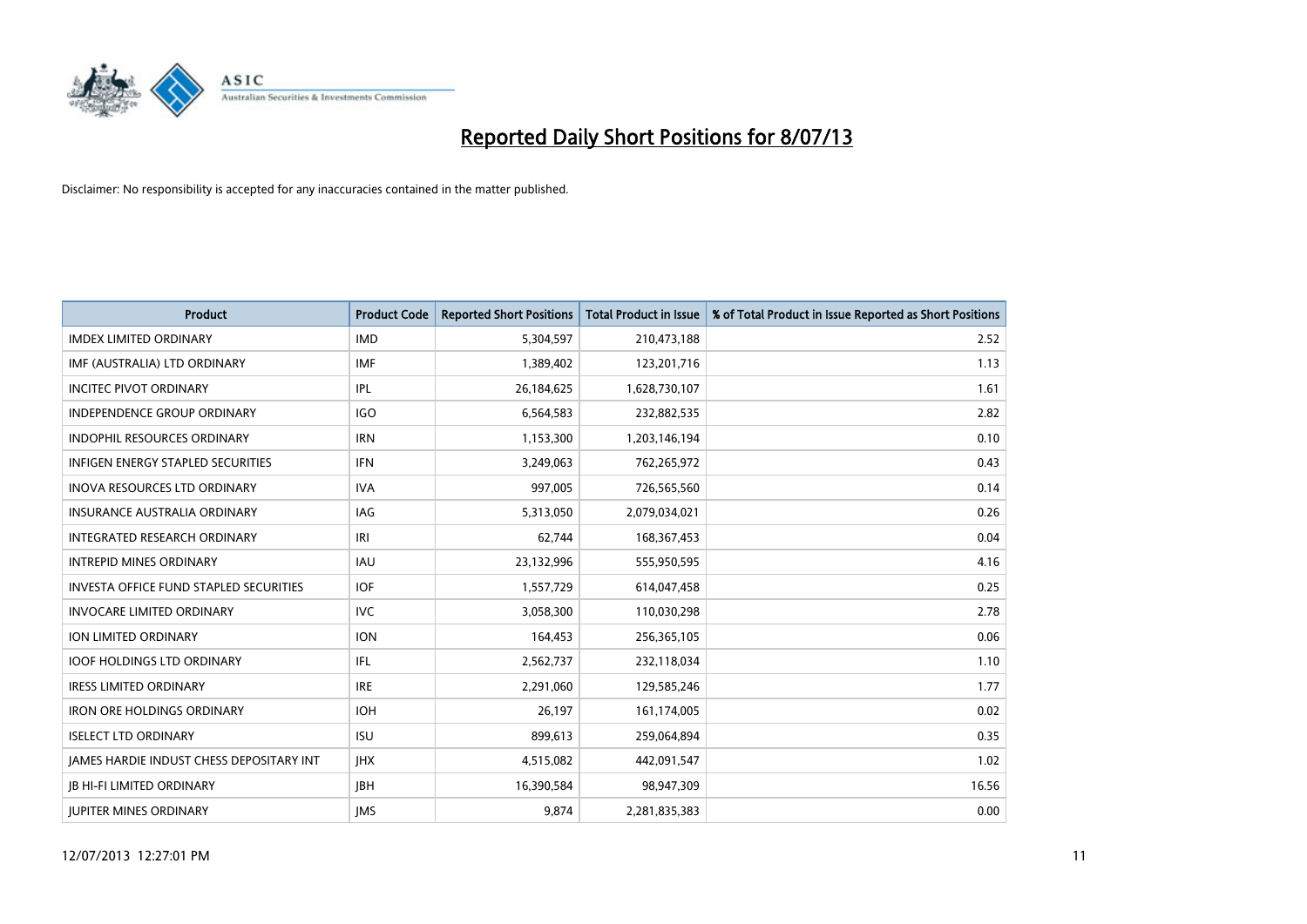

| <b>Product</b>                        | <b>Product Code</b> | <b>Reported Short Positions</b> | <b>Total Product in Issue</b> | % of Total Product in Issue Reported as Short Positions |
|---------------------------------------|---------------------|---------------------------------|-------------------------------|---------------------------------------------------------|
| <b>KAGARA LTD ORDINARY</b>            | <b>KZL</b>          | 3,414,404                       | 798,953,117                   | 0.43                                                    |
| KAROON GAS AUSTRALIA ORDINARY         | <b>KAR</b>          | 3,401,906                       | 221,420,769                   | 1.54                                                    |
| KATHMANDU HOLD LTD ORDINARY           | <b>KMD</b>          | 1,001,450                       | 200,215,894                   | 0.50                                                    |
| KBL MINING LIMITED ORDINARY           | <b>KBL</b>          | 1,820                           | 293,535,629                   | 0.00                                                    |
| KINGSGATE CONSOLID, ORDINARY          | <b>KCN</b>          | 7,053,286                       | 152,191,905                   | 4.63                                                    |
| KINGSROSE MINING LTD ORDINARY         | <b>KRM</b>          | 328,569                         | 291,959,871                   | 0.11                                                    |
| LEIGHTON HOLDINGS ORDINARY            | LEI                 | 18,453,105                      | 337,235,188                   | 5.47                                                    |
| LEND LEASE GROUP UNIT/ORD STAPLED     | LLC                 | 2,428,131                       | 575,508,314                   | 0.42                                                    |
| LINC ENERGY LTD ORDINARY              | <b>LNC</b>          | 16,404,242                      | 518,687,562                   | 3.16                                                    |
| LION SELECTION GRP ORDINARY           | <b>LSX</b>          | 36                              | 95,420,099                    | 0.00                                                    |
| LOGICAMMS LIMITED ORDINARY            | <b>LCM</b>          | 3,844                           | 71,178,179                    | 0.01                                                    |
| LYCOPODIUM LIMITED ORDINARY           | LYL                 | 10,744                          | 38,955,103                    | 0.03                                                    |
| LYNAS CORPORATION ORDINARY            | <b>LYC</b>          | 215,782,417                     | 1,960,801,292                 | 11.00                                                   |
| <b>M2 TELECOMMUNICATION ORDINARY</b>  | <b>MTU</b>          | 6,270,084                       | 178,430,693                   | 3.51                                                    |
| <b>MACA LIMITED ORDINARY</b>          | <b>MLD</b>          | 156,755                         | 172,500,000                   | 0.09                                                    |
| MACMAHON HOLDINGS ORDINARY            | MAH                 | 8,463,543                       | 1,261,699,966                 | 0.67                                                    |
| MACO ATLAS ROADS GRP ORDINARY STAPLED | <b>MQA</b>          | 19,169,417                      | 478,531,436                   | 4.01                                                    |
| MACQUARIE GROUP LTD ORDINARY          | <b>MQG</b>          | 2,439,110                       | 339,816,303                   | 0.72                                                    |
| MAGELLAN FIN GRP LTD ORDINARY         | <b>MFG</b>          | 367,121                         | 152,782,876                   | 0.24                                                    |
| MATRIX C & E LTD ORDINARY             | <b>MCE</b>          | 3,205,302                       | 94,555,428                    | 3.39                                                    |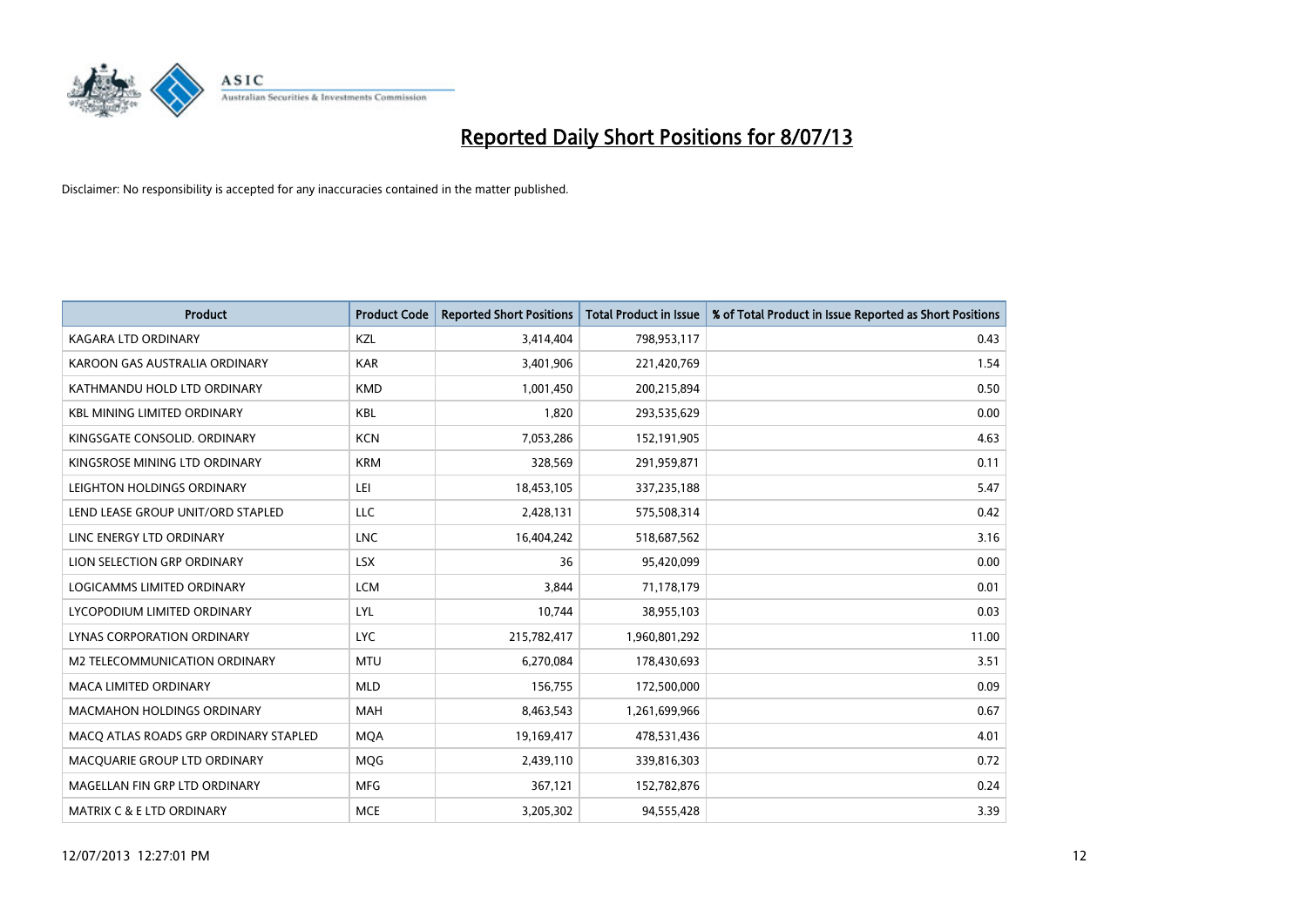

| <b>Product</b>                    | <b>Product Code</b> | <b>Reported Short Positions</b> | <b>Total Product in Issue</b> | % of Total Product in Issue Reported as Short Positions |
|-----------------------------------|---------------------|---------------------------------|-------------------------------|---------------------------------------------------------|
| <b>MAVERICK DRILLING ORDINARY</b> | <b>MAD</b>          | 8,763,471                       | 452,726,751                   | 1.94                                                    |
| MAXITRANS INDUSTRIES ORDINARY     | <b>MXI</b>          | 2,948                           | 183,993,392                   | 0.00                                                    |
| MAYNE PHARMA LTD ORDINARY         | <b>MYX</b>          | 54,251                          | 563,459,968                   | 0.01                                                    |
| MCMILLAN SHAKESPEARE ORDINARY     | <b>MMS</b>          | 1,036,844                       | 74,523,965                    | 1.39                                                    |
| <b>MCPHERSON'S LTD ORDINARY</b>   | <b>MCP</b>          | 10                              | 89,294,198                    | 0.00                                                    |
| MEDUSA MINING LTD ORDINARY        | <b>MML</b>          | 3,475,400                       | 188,903,911                   | 1.84                                                    |
| MEO AUSTRALIA LTD ORDINARY        | <b>MEO</b>          | 19,345                          | 627,264,587                   | 0.00                                                    |
| <b>MERMAID MARINE ORDINARY</b>    | <b>MRM</b>          | 1,161,897                       | 229,962,314                   | 0.51                                                    |
| MESOBLAST LIMITED ORDINARY        | <b>MSB</b>          | 16,010,474                      | 315,423,901                   | 5.08                                                    |
| METALS X LIMITED ORDINARY         | <b>MLX</b>          | 223,655                         | 1,651,766,110                 | 0.01                                                    |
| METCASH LIMITED ORDINARY          | <b>MTS</b>          | 77,210,193                      | 880,704,786                   | 8.77                                                    |
| MICLYN EXP OFFSHR ORDINARY        | <b>MIO</b>          | 777,797                         | 281,538,972                   | 0.28                                                    |
| MIGHTY RIVER POWER ORDINARY       | <b>MYT</b>          | 201,246                         | 1,400,000,094                 | 0.01                                                    |
| MILLENNIUM MIN LTD ORDINARY       | MOY                 | 1,000,000                       | 4,372,781,946                 | 0.02                                                    |
| MINCOR RESOURCES NL ORDINARY      | <b>MCR</b>          | 2,635,697                       | 188,208,274                   | 1.40                                                    |
| MINERAL DEPOSITS ORDINARY         | <b>MDL</b>          | 3,273,581                       | 83,538,786                    | 3.92                                                    |
| MINERAL RESOURCES. ORDINARY       | <b>MIN</b>          | 9,680,492                       | 185,987,992                   | 5.20                                                    |
| MIRABELA NICKEL LTD ORDINARY      | <b>MBN</b>          | 17,205,001                      | 876,801,147                   | 1.96                                                    |
| MIRVAC GROUP STAPLED SECURITIES   | <b>MGR</b>          | 10,614,892                      | 3,664,938,678                 | 0.29                                                    |
| MOLOPO ENERGY LTD ORDINARY        | <b>MPO</b>          | 599,568                         | 246,399,543                   | 0.24                                                    |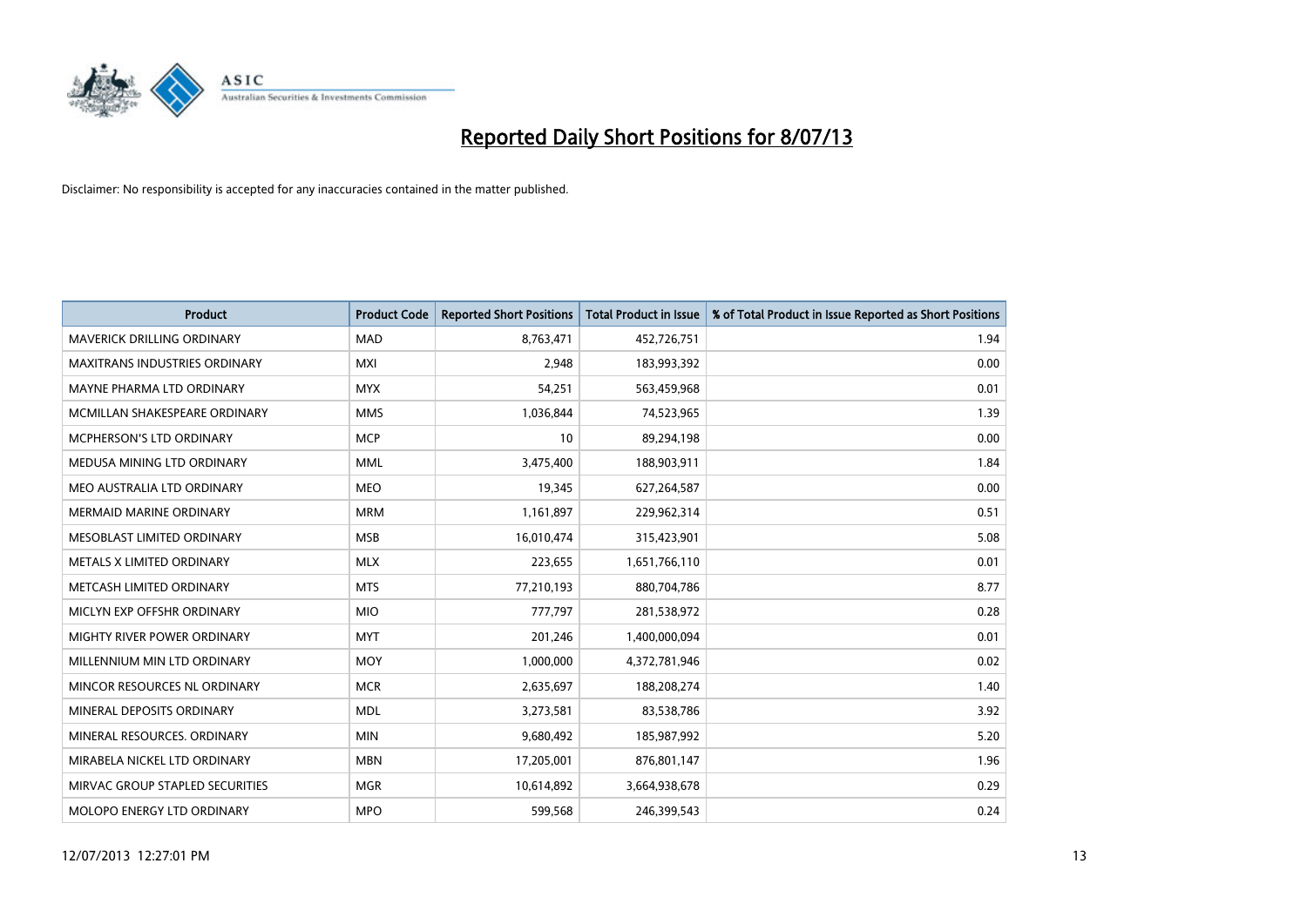

| Product                           | <b>Product Code</b> | <b>Reported Short Positions</b> | <b>Total Product in Issue</b> | % of Total Product in Issue Reported as Short Positions |
|-----------------------------------|---------------------|---------------------------------|-------------------------------|---------------------------------------------------------|
| MONADELPHOUS GROUP ORDINARY       | <b>MND</b>          | 10,662,847                      | 90,940,258                    | 11.73                                                   |
| MORTGAGE CHOICE LTD ORDINARY      | <b>MOC</b>          | 1,468,780                       | 123,431,282                   | 1.19                                                    |
| <b>MOUNT GIBSON IRON ORDINARY</b> | <b>MGX</b>          | 21,444,086                      | 1,090,584,232                 | 1.97                                                    |
| MULTIPLEX SITES SITES             | <b>MXUPA</b>        | 1,035                           | 4,500,000                     | 0.02                                                    |
| MURCHISON METALS LTD ORDINARY     | <b>MMX</b>          | 3,354,299                       | 450,497,346                   | 0.74                                                    |
| MYER HOLDINGS LTD ORDINARY        | <b>MYR</b>          | 82,786,156                      | 583,594,551                   | 14.19                                                   |
| NATIONAL AUST. BANK ORDINARY      | <b>NAB</b>          | 7,693,738                       | 2,343,067,725                 | 0.33                                                    |
| NAVITAS LIMITED ORDINARY          | <b>NVT</b>          | 11,842,750                      | 375,367,918                   | 3.15                                                    |
| NEON ENERGY LIMITED ORDINARY      | <b>NEN</b>          | 1,797,120                       | 549,937,848                   | 0.33                                                    |
| NEW HOPE CORPORATION ORDINARY     | <b>NHC</b>          | 1,877,753                       | 830,563,352                   | 0.23                                                    |
| NEW STANDARD ENERGY ORDINARY      | <b>NSE</b>          | 334,176                         | 305,331,847                   | 0.11                                                    |
| NEWCREST MINING ORDINARY          | <b>NCM</b>          | 4,931,690                       | 766,510,971                   | 0.64                                                    |
| NEWS CORP. A NON-VOTING CDI       | <b>NNCLV</b>        | 3,266,936                       | 406,541,318                   | 0.80                                                    |
| NEWS CORP. B VOTING CDI           | <b>NNC</b>          | 41,555                          | 278,060,664                   | 0.01                                                    |
| NEXTDC LIMITED ORDINARY           | <b>NXT</b>          | 6,174,856                       | 173,673,716                   | 3.56                                                    |
| NEXUS ENERGY LIMITED ORDINARY     | <b>NXS</b>          | 12,148,986                      | 1,330,219,459                 | 0.91                                                    |
| NIB HOLDINGS LIMITED ORDINARY     | <b>NHF</b>          | 640,966                         | 439,004,182                   | 0.15                                                    |
| NIDO PETROLEUM ORDINARY           | <b>NDO</b>          | 42,500                          | 2,046,650,968                 | 0.00                                                    |
| NOBLE MINERAL RES ORDINARY        | <b>NMG</b>          | 2,365,726                       | 666,397,952                   | 0.36                                                    |
| NORFOLK GROUP ORDINARY            | <b>NFK</b>          | 400,051                         | 161,999,196                   | 0.25                                                    |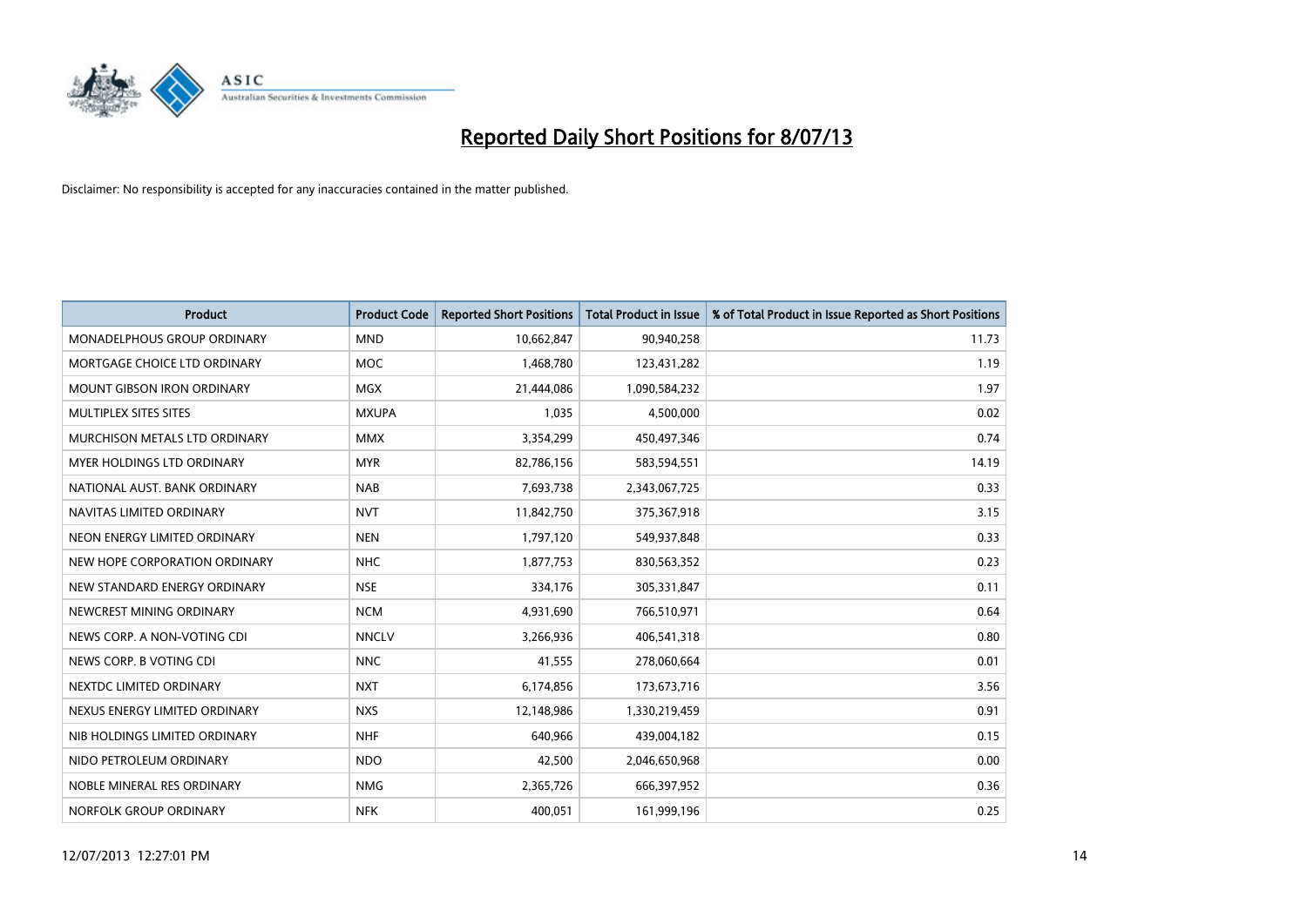

| <b>Product</b>                        | <b>Product Code</b> | <b>Reported Short Positions</b> | <b>Total Product in Issue</b> | % of Total Product in Issue Reported as Short Positions |
|---------------------------------------|---------------------|---------------------------------|-------------------------------|---------------------------------------------------------|
| NORTHERN IRON LTD ORDINARY            | <b>NFE</b>          | 1,617,501                       | 484,405,314                   | 0.33                                                    |
| NORTHERN STAR ORDINARY                | <b>NST</b>          | 8,432,660                       | 424,279,762                   | 1.99                                                    |
| NRW HOLDINGS LIMITED ORDINARY         | <b>NWH</b>          | 24,907,014                      | 278,888,011                   | 8.93                                                    |
| NUCOAL RESOURCES LTD ORDINARY         | <b>NCR</b>          | 190.001                         | 768,612,354                   | 0.02                                                    |
| NUFARM LIMITED ORDINARY               | <b>NUF</b>          | 16,093,984                      | 262,954,040                   | 6.12                                                    |
| OCEANAGOLD CORP. CHESS DEPOSITARY INT | <b>OGC</b>          | 2,131,055                       | 293,574,586                   | 0.73                                                    |
| OIL SEARCH LTD ORDINARY               | OSH                 | 9,881,089                       | 1,340,018,530                 | 0.74                                                    |
| OM HOLDINGS LIMITED ORDINARY          | OMH                 | 3,254,897                       | 733,423,337                   | 0.44                                                    |
| ORICA LIMITED ORDINARY                | ORI                 | 10,039,203                      | 368,203,632                   | 2.73                                                    |
| ORIGIN ENERGY ORDINARY                | ORG                 | 16,000,169                      | 1,097,963,570                 | 1.46                                                    |
| OROCOBRE LIMITED ORDINARY             | <b>ORE</b>          | 694,621                         | 117,745,140                   | 0.59                                                    |
| OROTONGROUP LIMITED ORDINARY          | <b>ORL</b>          | 322,060                         | 40,880,902                    | 0.79                                                    |
| ORPHEUS ENERGY LTD ORDINARY           | <b>OEG</b>          | 67,200                          | 130,475,919                   | 0.05                                                    |
| <b>OZ MINERALS ORDINARY</b>           | OZL                 | 9,886,954                       | 303,470,022                   | 3.26                                                    |
| PACIFIC BRANDS ORDINARY               | <b>PBG</b>          | 13,661,881                      | 912,915,695                   | 1.50                                                    |
| PALADIN ENERGY LTD ORDINARY           | <b>PDN</b>          | 107,887,298                     | 837,187,808                   | 12.89                                                   |
| PANAUST LIMITED ORDINARY              | <b>PNA</b>          | 8,129,834                       | 619,084,930                   | 1.31                                                    |
| PANORAMIC RESOURCES ORDINARY          | PAN                 | 756,344                         | 260,676,416                   | 0.29                                                    |
| PAPERLINX LIMITED ORDINARY            | <b>PPX</b>          | 48,006                          | 609,280,761                   | 0.01                                                    |
| PAPILLON RES LTD ORDINARY             | PIR                 | 9,764,066                       | 337,544,210                   | 2.89                                                    |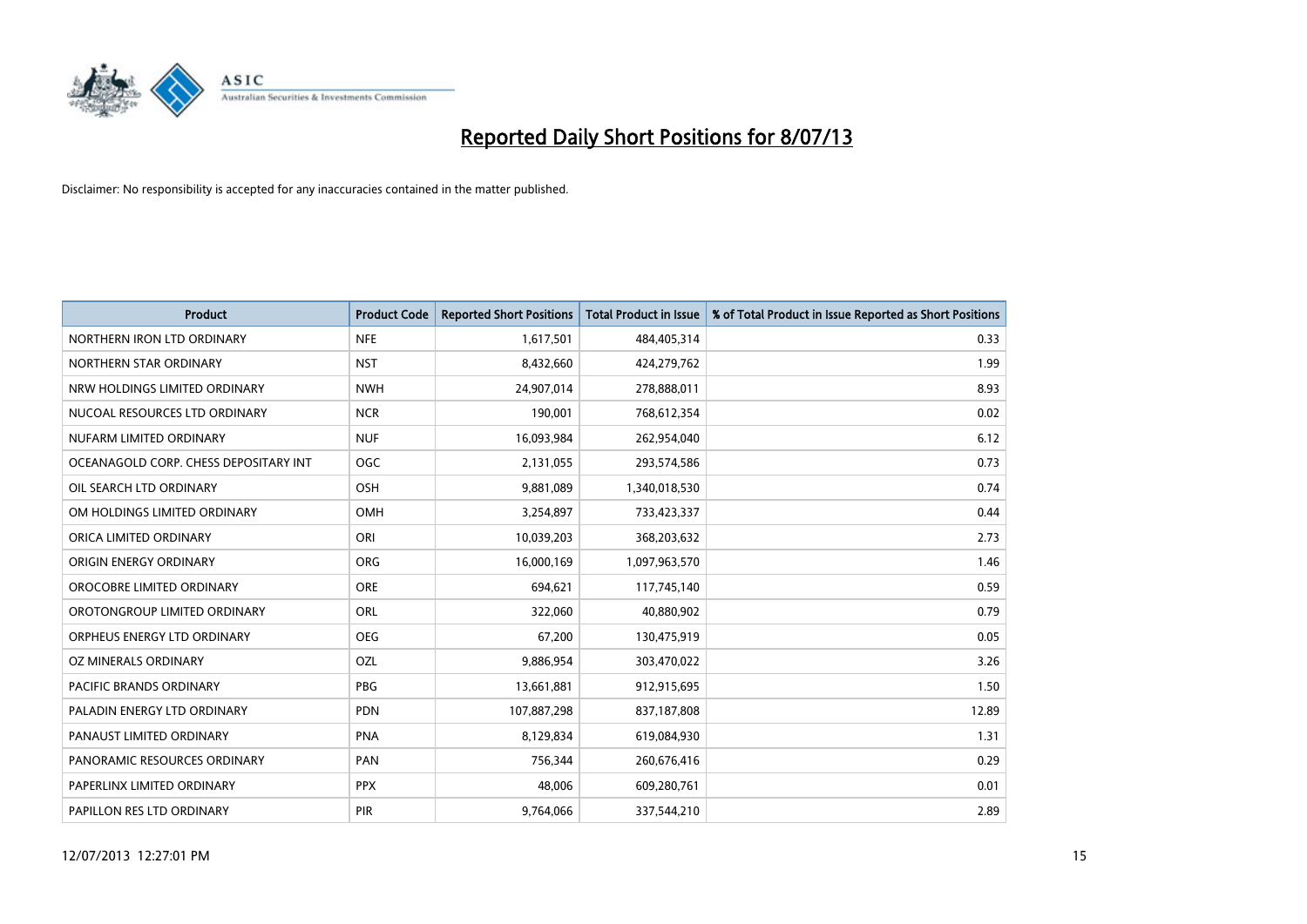

| <b>Product</b>                      | <b>Product Code</b> | <b>Reported Short Positions</b> | <b>Total Product in Issue</b> | % of Total Product in Issue Reported as Short Positions |
|-------------------------------------|---------------------|---------------------------------|-------------------------------|---------------------------------------------------------|
| PATTIES FOODS LTD ORDINARY          | PFL                 | 6,331                           | 139,065,639                   | 0.00                                                    |
| PEET LIMITED ORDINARY               | <b>PPC</b>          | 3,667,992                       | 431,986,887                   | 0.85                                                    |
| PERILYA LIMITED ORDINARY            | <b>PEM</b>          | 21,528                          | 769,316,426                   | 0.00                                                    |
| PERPETUAL LIMITED ORDINARY          | <b>PPT</b>          | 2,203,461                       | 41,980,678                    | 5.25                                                    |
| PERSEUS MINING LTD ORDINARY         | PRU                 | 12,888,230                      | 457,962,088                   | 2.81                                                    |
| PHARMAXIS LTD ORDINARY              | <b>PXS</b>          | 7,895,891                       | 308,543,389                   | 2.56                                                    |
| PHOSPHAGENICS LTD. ORDINARY         | <b>POH</b>          | 274,058                         | 1,020,465,957                 | 0.03                                                    |
| PLATINUM ASSET ORDINARY             | <b>PTM</b>          | 4,522,052                       | 578,145,695                   | 0.78                                                    |
| PLATINUM AUSTRALIA ORDINARY         | <b>PLA</b>          | 836,127                         | 504,968,043                   | 0.17                                                    |
| PMI GOLD CORP CDI 1:1               | <b>PVM</b>          | 232,274                         | 155,308,266                   | 0.15                                                    |
| PMP LIMITED ORDINARY                | <b>PMP</b>          | 28,840                          | 323,781,124                   | 0.01                                                    |
| PREMIER INVESTMENTS ORDINARY        | <b>PMV</b>          | 1,509,568                       | 155,260,478                   | 0.97                                                    |
| PRIMA BIOMED LTD ORDINARY           | <b>PRR</b>          | 343,262                         | 1,143,146,838                 | 0.03                                                    |
| PRIMARY HEALTH CARE ORDINARY        | PRY                 | 26,013,197                      | 503,921,941                   | 5.16                                                    |
| PRIMEAG AUSTRALIA ORDINARY          | PAG                 | 7,169                           | 266,394,444                   | 0.00                                                    |
| PROGRAMMED ORDINARY                 | <b>PRG</b>          | 565,014                         | 118,179,696                   | 0.48                                                    |
| <b>QANTAS AIRWAYS ORDINARY</b>      | QAN                 | 22,855,799                      | 2,241,745,788                 | 1.02                                                    |
| <b>OBE INSURANCE GROUP ORDINARY</b> | QBE                 | 32,856,047                      | 1,220,868,532                 | 2.69                                                    |
| ORXPHARMA LTD ORDINARY              | <b>QRX</b>          | 1,107,326                       | 144,785,606                   | 0.76                                                    |
| <b>QUBE HOLDINGS LTD ORDINARY</b>   | <b>QUB</b>          | 13,365,295                      | 928,965,547                   | 1.44                                                    |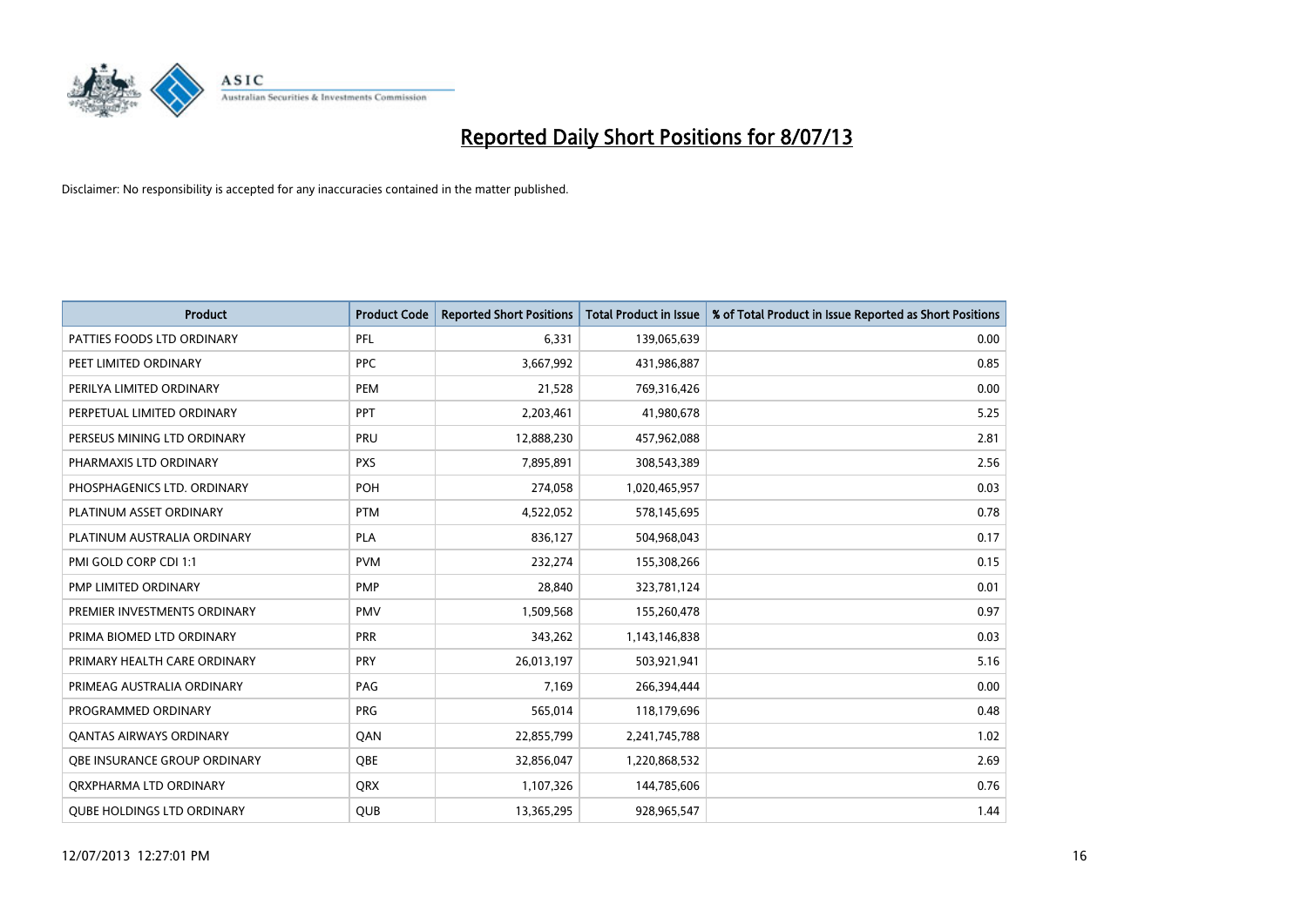

| <b>Product</b>                   | <b>Product Code</b> | <b>Reported Short Positions</b> | <b>Total Product in Issue</b> | % of Total Product in Issue Reported as Short Positions |
|----------------------------------|---------------------|---------------------------------|-------------------------------|---------------------------------------------------------|
| RAMELIUS RESOURCES ORDINARY      | <b>RMS</b>          | 4,304,340                       | 337,686,949                   | 1.27                                                    |
| RAMSAY HEALTH CARE ORDINARY      | <b>RHC</b>          | 1,982,190                       | 202,081,252                   | 0.98                                                    |
| RANGE RESOURCES LTD ORDINARY     | <b>RRS</b>          | 44,458                          | 2,853,862,345                 | 0.00                                                    |
| <b>RCR TOMLINSON ORDINARY</b>    | <b>RCR</b>          | 2,566,160                       | 132,431,265                   | 1.94                                                    |
| <b>REA GROUP ORDINARY</b>        | <b>REA</b>          | 829,876                         | 131,714,699                   | 0.63                                                    |
| <b>RECKON LIMITED ORDINARY</b>   | <b>RKN</b>          | 451,000                         | 129,488,015                   | 0.35                                                    |
| <b>RED 5 LIMITED ORDINARY</b>    | <b>RED</b>          | 846,824                         | 135,488,008                   | 0.63                                                    |
| RED FORK ENERGY ORDINARY         | <b>RFE</b>          | 4,602,101                       | 388,551,719                   | 1.18                                                    |
| REDBANK ENERGY LTD ORDINARY      | AEJ                 | 13                              | 786,287                       | 0.00                                                    |
| <b>REDFLEX HOLDINGS ORDINARY</b> | <b>RDF</b>          | 6,132                           | 110,762,310                   | 0.01                                                    |
| REECE AUSTRALIA LTD. ORDINARY    | <b>REH</b>          | 473                             | 99,600,000                    | 0.00                                                    |
| <b>REGIS RESOURCES ORDINARY</b>  | <b>RRL</b>          | 21,103,947                      | 475,870,804                   | 4.43                                                    |
| RESMED INC CDI 10:1              | <b>RMD</b>          | 10,371,300                      | 1,556,242,300                 | 0.67                                                    |
| <b>RESOLUTE MINING ORDINARY</b>  | <b>RSG</b>          | 4,644,169                       | 640,994,224                   | 0.72                                                    |
| RESOURCE EQUIP LTD ORDINARY      | <b>RQL</b>          | 17,000                          | 248,990,471                   | 0.01                                                    |
| RESOURCE GENERATION ORDINARY     | <b>RES</b>          | 170,074                         | 284,698,002                   | 0.06                                                    |
| RETAIL FOOD GROUP ORDINARY       | <b>RFG</b>          | 1,966,155                       | 130,277,856                   | 1.51                                                    |
| REX MINERALS LIMITED ORDINARY    | <b>RXM</b>          | 1,573,417                       | 188,907,284                   | 0.83                                                    |
| <b>RHG LIMITED ORDINARY</b>      | <b>RHG</b>          | 701,087                         | 308,483,177                   | 0.23                                                    |
| RIALTO ENERGY ORDINARY           | <b>RIA</b>          | 41                              | 785,369,489                   | 0.00                                                    |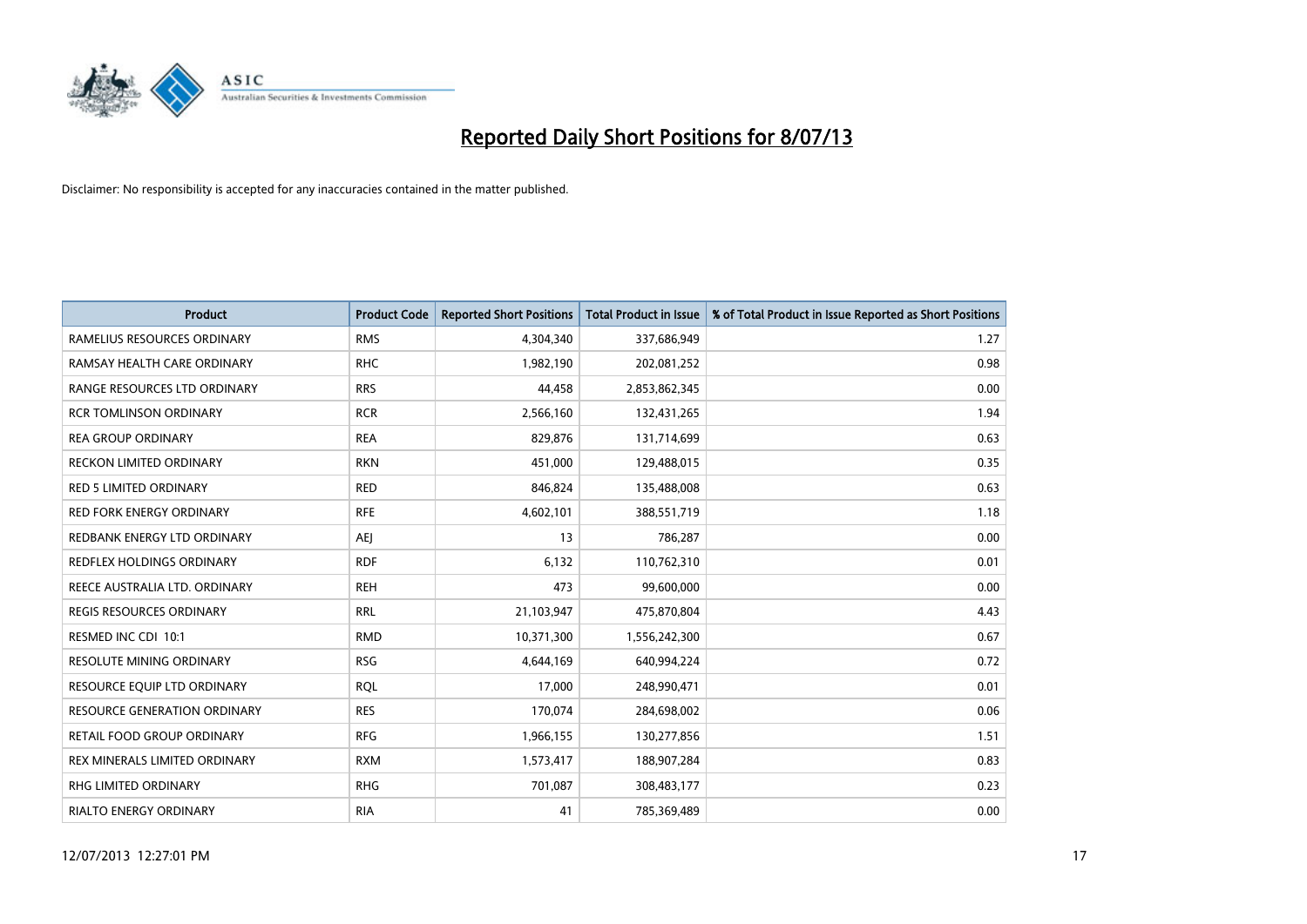

| <b>Product</b>                        | <b>Product Code</b> | <b>Reported Short Positions</b> | <b>Total Product in Issue</b> | % of Total Product in Issue Reported as Short Positions |
|---------------------------------------|---------------------|---------------------------------|-------------------------------|---------------------------------------------------------|
| <b>RIDLEY CORPORATION ORDINARY</b>    | <b>RIC</b>          | 965,296                         | 307,817,071                   | 0.31                                                    |
| RIO TINTO LIMITED ORDINARY            | <b>RIO</b>          | 6,005,037                       | 435,758,720                   | 1.38                                                    |
| ROBUST RESOURCES ORDINARY             | <b>ROL</b>          | 10,001                          | 88,139,423                    | 0.01                                                    |
| ROC OIL COMPANY ORDINARY              | <b>ROC</b>          | 1,924,960                       | 683,235,552                   | 0.28                                                    |
| SAI GLOBAL LIMITED ORDINARY           | SAI                 | 13,827,238                      | 209,440,120                   | 6.60                                                    |
| SALMAT LIMITED ORDINARY               | <b>SLM</b>          | 65,042                          | 159,812,799                   | 0.04                                                    |
| SANDFIRE RESOURCES ORDINARY           | <b>SFR</b>          | 4,263,770                       | 155,640,968                   | 2.74                                                    |
| SANTANA MINERALS LTD ORDINARY         | SMI                 | 488,715                         | 97,725,799                    | 0.50                                                    |
| SANTOS LTD ORDINARY                   | <b>STO</b>          | 4,645,036                       | 964,890,896                   | 0.48                                                    |
| SARACEN MINERAL ORDINARY              | SAR                 | 20,422,771                      | 595,263,186                   | 3.43                                                    |
| SCA PROPERTY GROUP STAPLED SECURITIES | SCP                 | 31,856,612                      | 642,417,140                   | 4.96                                                    |
| SEDGMAN LIMITED ORDINARY              | <b>SDM</b>          | 769,566                         | 220,368,310                   | 0.35                                                    |
| SEEK LIMITED ORDINARY                 | <b>SEK</b>          | 20,992,358                      | 337,833,019                   | 6.21                                                    |
| SELECT HARVESTS ORDINARY              | SHV                 | 58,777                          | 57,462,851                    | 0.10                                                    |
| SENEX ENERGY LIMITED ORDINARY         | <b>SXY</b>          | 12,519,237                      | 1,140,804,837                 | 1.10                                                    |
| SERVCORP LIMITED ORDINARY             | SRV                 | 691                             | 98,432,275                    | 0.00                                                    |
| SERVICE STREAM ORDINARY               | SSM                 | 477,216                         | 283,418,867                   | 0.17                                                    |
| SEVEN GROUP HOLDINGS ORDINARY         | <b>SVW</b>          | 3,868,653                       | 308,160,281                   | 1.26                                                    |
| SEVEN WEST MEDIA LTD ORDINARY         | <b>SWM</b>          | 5,746,870                       | 999,160,872                   | 0.58                                                    |
| SIGMA PHARMACEUTICAL ORDINARY         | <b>SIP</b>          | 6,746,264                       | 1,135,152,441                 | 0.59                                                    |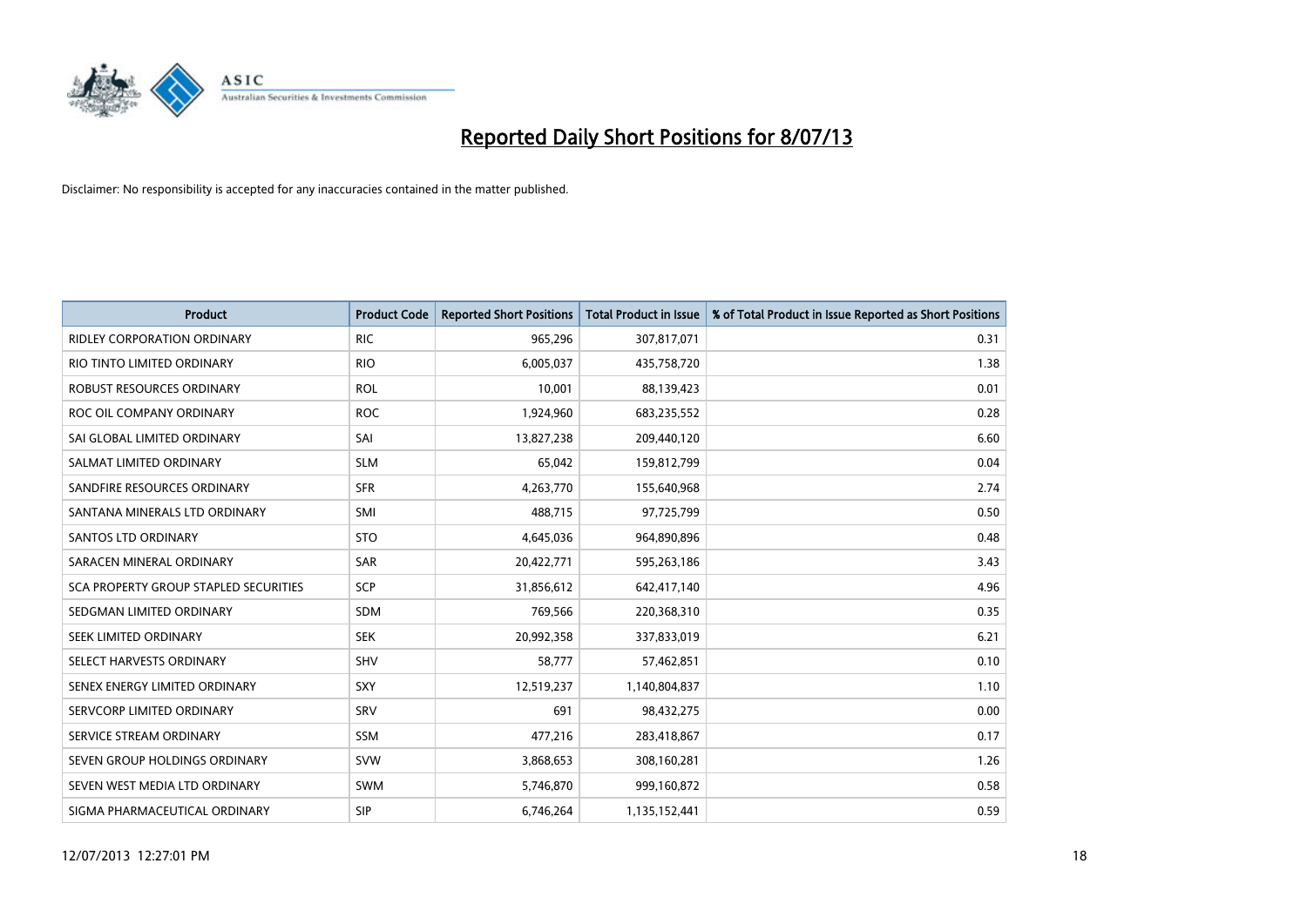

| <b>Product</b>                           | <b>Product Code</b> | <b>Reported Short Positions</b> | <b>Total Product in Issue</b> | % of Total Product in Issue Reported as Short Positions |
|------------------------------------------|---------------------|---------------------------------|-------------------------------|---------------------------------------------------------|
| SIHAYO GOLD LIMITED ORDINARY             | <b>SIH</b>          | 1                               | 844,832,293                   | 0.00                                                    |
| SILEX SYSTEMS ORDINARY                   | <b>SLX</b>          | 2,157,685                       | 170,249,150                   | 1.27                                                    |
| SILVER CHEF LIMITED ORDINARY             | SIV                 | 67,751                          | 28,762,745                    | 0.24                                                    |
| SILVER LAKE RESOURCE ORDINARY            | <b>SLR</b>          | 11,747,353                      | 379,048,750                   | 3.10                                                    |
| SIMS METAL MGMT LTD ORDINARY             | SGM                 | 9,443,930                       | 204,314,281                   | 4.62                                                    |
| SINGAPORE TELECOMM. CHESS DEPOSITARY INT | SGT                 | 11,750,702                      | 193,182,091                   | 6.08                                                    |
| SIRIUS RESOURCES NL ORDINARY             | <b>SIR</b>          | 5,084,315                       | 224,870,167                   | 2.26                                                    |
| SIRTEX MEDICAL ORDINARY                  | <b>SRX</b>          | 446,410                         | 55,768,136                    | 0.80                                                    |
| SKILLED GROUP LTD ORDINARY               | <b>SKE</b>          | 3,915,272                       | 233,533,526                   | 1.68                                                    |
| <b>SLATER &amp; GORDON ORDINARY</b>      | SGH                 | 884                             | 197,109,265                   | 0.00                                                    |
| SMS MANAGEMENT. ORDINARY                 | <b>SMX</b>          | 1,943,341                       | 69,378,477                    | 2.80                                                    |
| SONIC HEALTHCARE ORDINARY                | SHL                 | 9,405,795                       | 397,158,181                   | 2.37                                                    |
| SOUL PATTINSON (W.H) ORDINARY            | SOL                 | 85,916                          | 239,395,320                   | 0.04                                                    |
| SOUTH BOULDER MINES ORDINARY             | <b>STB</b>          | 15,728                          | 127,952,826                   | 0.01                                                    |
| SP AUSNET STAPLED SECURITIES             | <b>SPN</b>          | 31,751,030                      | 3,376,325,523                 | 0.94                                                    |
| SPARK INFRASTRUCTURE STAPLED NOTE & UNIT | SKI                 | 55,113,339                      | 1,326,734,264                 | 4.15                                                    |
| SPDR 200 FUND ETF UNITS                  | <b>STW</b>          | 41,883                          | 47,051,346                    | 0.09                                                    |
| SPECIALTY FASHION ORDINARY               | <b>SFH</b>          | 1,504,548                       | 192,236,121                   | 0.78                                                    |
| ST BARBARA LIMITED ORDINARY              | <b>SBM</b>          | 26,856,947                      | 488,074,077                   | 5.50                                                    |
| STARPHARMA HOLDINGS ORDINARY             | SPL                 | 15,044,478                      | 283,814,948                   | 5.30                                                    |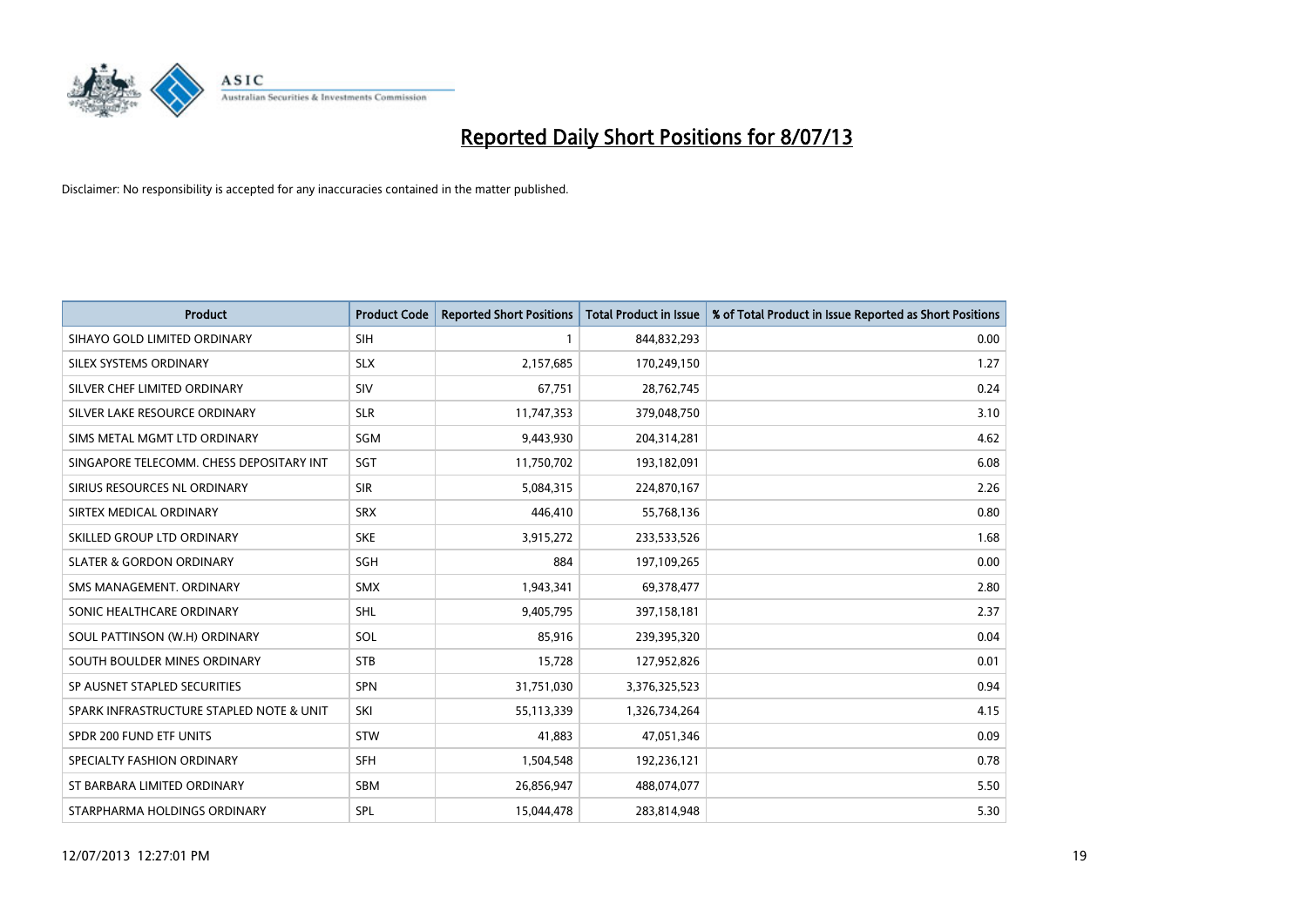

| <b>Product</b>                     | <b>Product Code</b> | <b>Reported Short Positions</b> | <b>Total Product in Issue</b> | % of Total Product in Issue Reported as Short Positions |
|------------------------------------|---------------------|---------------------------------|-------------------------------|---------------------------------------------------------|
| STHN CROSS MEDIA ORDINARY          | <b>SXL</b>          | 9,557,216                       | 704,858,524                   | 1.36                                                    |
| STOCKLAND UNITS/ORD STAPLED        | SGP                 | 11,067,817                      | 2,305,750,747                 | 0.48                                                    |
| STRAITS RES LTD. ORDINARY          | SRQ                 | 45,650                          | 1,164,150,159                 | 0.00                                                    |
| <b>STW COMMUNICATIONS ORDINARY</b> | SGN                 | 1,238,355                       | 403,828,512                   | 0.31                                                    |
| <b>SUNCORP GROUP LTD ORDINARY</b>  | <b>SUN</b>          | 5,450,836                       | 1,286,600,980                 | 0.42                                                    |
| SUNDANCE ENERGY ORDINARY           | <b>SEA</b>          | 923,935                         | 461,082,783                   | 0.20                                                    |
| SUNDANCE RESOURCES ORDINARY        | SDL                 | 51,690,059                      | 3,072,110,985                 | 1.68                                                    |
| SUNLAND GROUP LTD ORDINARY         | <b>SDG</b>          | 18,391                          | 189,417,674                   | 0.01                                                    |
| SUPER RET REP LTD ORDINARY         | <b>SUL</b>          | 1,059,148                       | 196,472,811                   | 0.54                                                    |
| SYD AIRPORT STAPLED US PROHIBIT.   | SYD                 | 15,924,857                      | 1,861,210,782                 | 0.86                                                    |
| SYRAH RESOURCES ORDINARY           | <b>SYR</b>          | 709,108                         | 147,867,623                   | 0.48                                                    |
| TABCORP HOLDINGS LTD ORDINARY      | <b>TAH</b>          | 21,280,217                      | 744,885,690                   | 2.86                                                    |
| TANAMI GOLD NL ORDINARY            | <b>TAM</b>          | 178.918                         | 587,548,523                   | 0.03                                                    |
| TAP OIL LIMITED ORDINARY           | <b>TAP</b>          | 554,550                         | 241,608,606                   | 0.23                                                    |
| TASSAL GROUP LIMITED ORDINARY      | <b>TGR</b>          | 307,012                         | 146,304,404                   | 0.21                                                    |
| <b>TATTS GROUP LTD ORDINARY</b>    | <b>TTS</b>          | 15,191,482                      | 1,402,708,406                 | 1.08                                                    |
| TELECOM CORPORATION ORDINARY       | <b>TEL</b>          | 11,921,426                      | 1,817,088,869                 | 0.66                                                    |
| TELSTRA CORPORATION. ORDINARY      | <b>TLS</b>          | 48,659,182                      | 12,443,074,357                | 0.39                                                    |
| TEN NETWORK HOLDINGS ORDINARY      | <b>TEN</b>          | 127,982,541                     | 2,586,970,845                 | 4.95                                                    |
| TERANGA GOLD CORP CDI 1:1          | <b>TGZ</b>          | 2,295                           | 133,042,143                   | 0.00                                                    |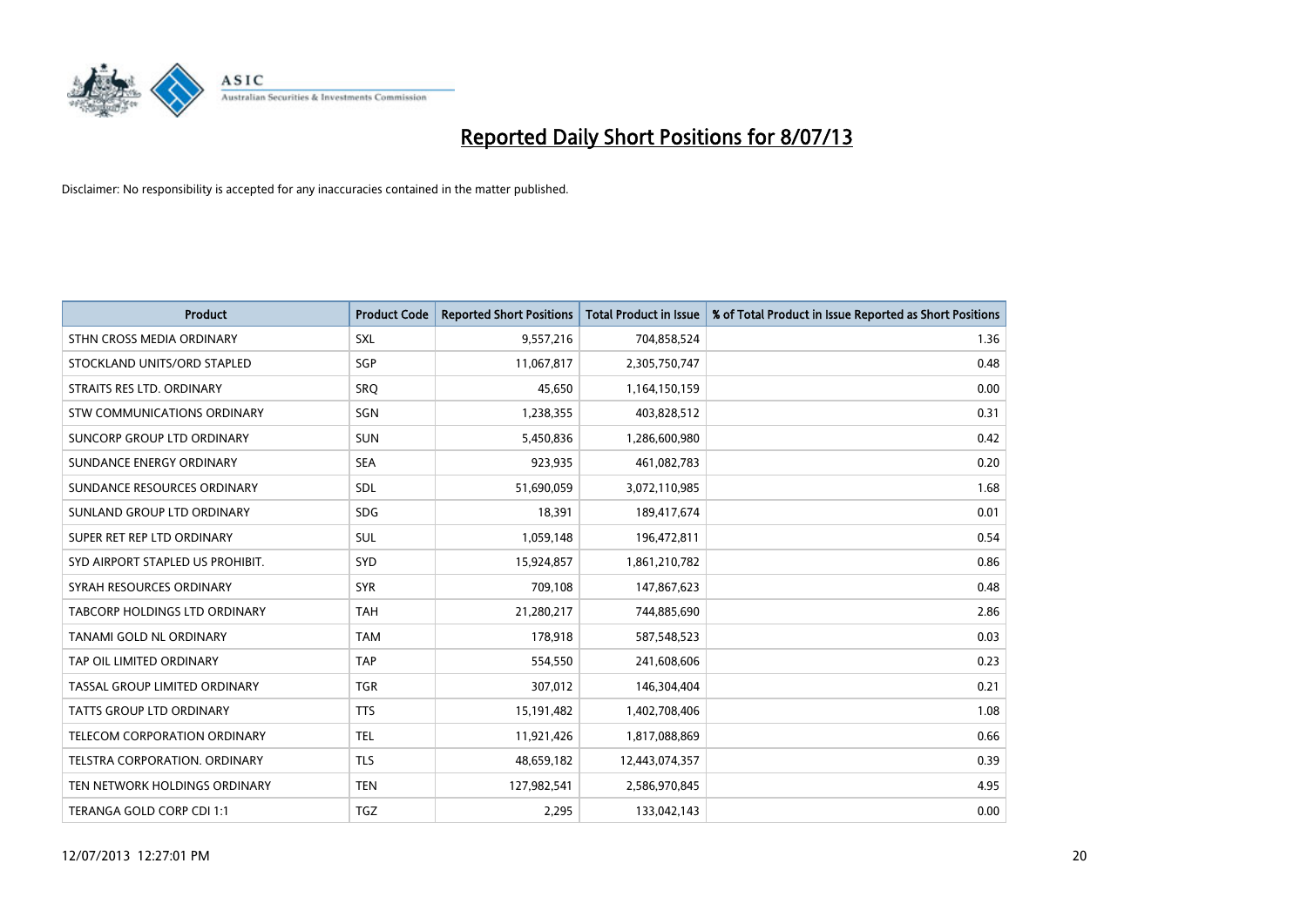

| <b>Product</b>                        | <b>Product Code</b> | <b>Reported Short Positions</b> | <b>Total Product in Issue</b> | % of Total Product in Issue Reported as Short Positions |
|---------------------------------------|---------------------|---------------------------------|-------------------------------|---------------------------------------------------------|
| THE REJECT SHOP ORDINARY              | <b>TRS</b>          | 1,870,340                       | 28,808,248                    | 6.49                                                    |
| THE TRUST COMP LTD ORDINARY           | <b>TRU</b>          | 2,775                           | 33,657,334                    | 0.01                                                    |
| THORN GROUP LIMITED ORDINARY          | <b>TGA</b>          | 159,271                         | 147,712,799                   | 0.11                                                    |
| TIGER RESOURCES ORDINARY              | <b>TGS</b>          | 1,885,288                       | 674,770,269                   | 0.28                                                    |
| TOLL HOLDINGS LTD ORDINARY            | <b>TOL</b>          | 39,627,373                      | 717,133,875                   | 5.53                                                    |
| <b>TOX FREE SOLUTIONS ORDINARY</b>    | <b>TOX</b>          | 844.743                         | 132,519,859                   | 0.64                                                    |
| TPG TELECOM LIMITED ORDINARY          | <b>TPM</b>          | 885,681                         | 793,808,141                   | 0.11                                                    |
| TRADE ME GROUP ORDINARY               | <b>TME</b>          | 315,058                         | 396,017,568                   | 0.08                                                    |
| <b>TRANSFIELD SERVICES ORDINARY</b>   | <b>TSE</b>          | 26,417,984                      | 512,457,716                   | 5.16                                                    |
| TRANSPACIFIC INDUST, ORDINARY         | <b>TPI</b>          | 2,195,598                       | 1,578,563,490                 | 0.14                                                    |
| TRANSURBAN GROUP TRIPLE STAPLED SEC.  | TCL                 | 2,384,097                       | 1,481,594,818                 | 0.16                                                    |
| TREASURY WINE ESTATE ORDINARY         | <b>TWE</b>          | 17,253,631                      | 647,227,144                   | 2.67                                                    |
| TROY RESOURCES LTD ORDINARY           | <b>TRY</b>          | 5,639,653                       | 91,468,649                    | 6.17                                                    |
| TWENTY-FIRST FOX INC A NON-VOTING CDI | <b>FOXLV</b>        | 2,103,218                       | 1,517,554,976                 | 0.14                                                    |
| TWENTY-FIRST FOX INC B VOTING CDI     | <b>FOX</b>          | 705,333                         | 798,520,953                   | 0.09                                                    |
| UGL LIMITED ORDINARY                  | UGL                 | 14,262,554                      | 166,511,240                   | 8.57                                                    |
| UNILIFE CORPORATION CDI 6:1           | <b>UNS</b>          | 250                             | 265,761,396                   | 0.00                                                    |
| UXC LIMITED ORDINARY                  | <b>UXC</b>          | 688,525                         | 308,806,649                   | 0.22                                                    |
| <b>VIRGIN AUS HLDG LTD ORDINARY</b>   | <b>VAH</b>          | 84,288,757                      | 2,581,231,776                 | 3.27                                                    |
| VIRTUS HEALTH LTD ORDINARY            | <b>VRT</b>          | 325,206                         | 79,536,601                    | 0.41                                                    |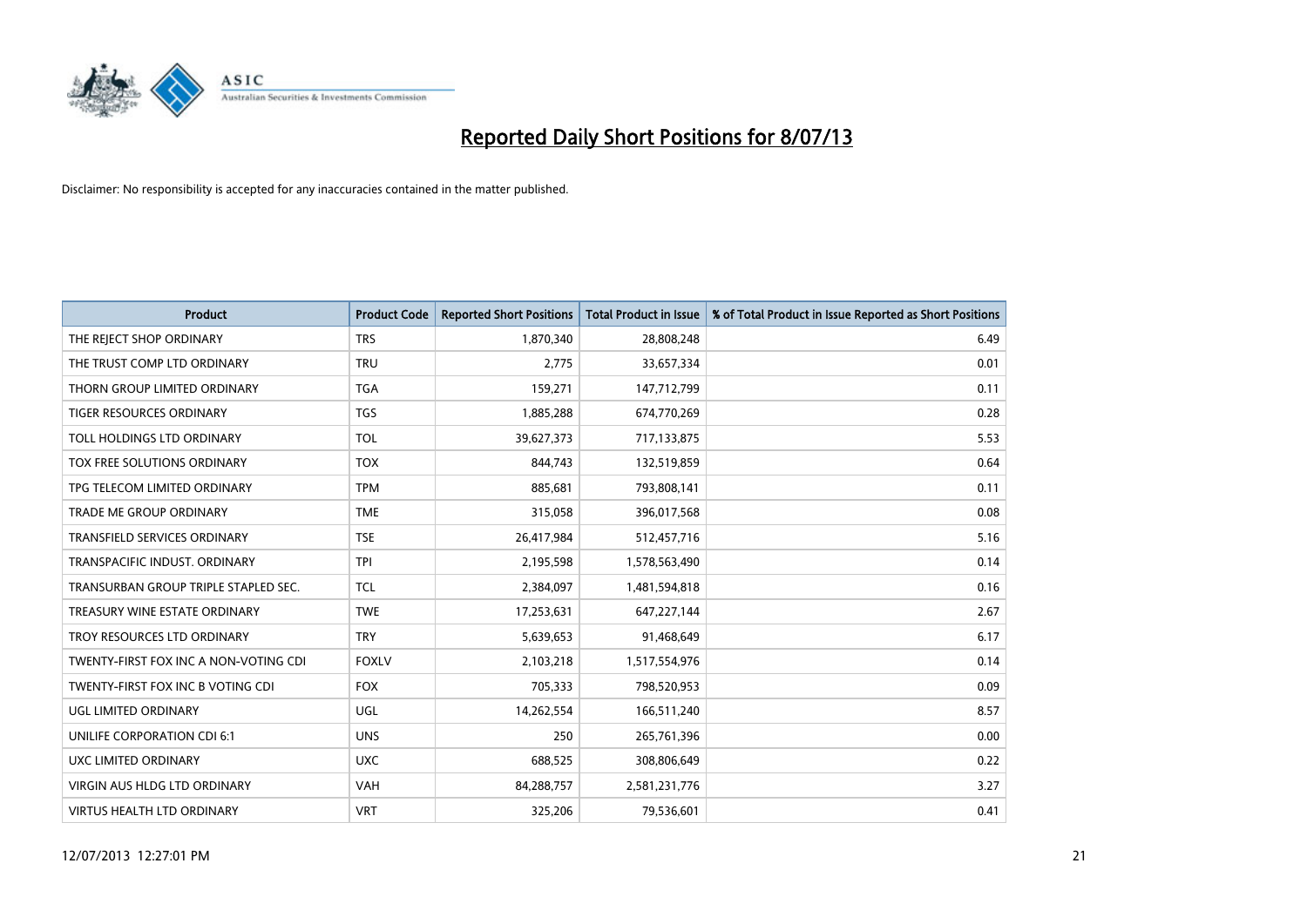

| <b>Product</b>                         | <b>Product Code</b> | <b>Reported Short Positions</b> | <b>Total Product in Issue</b> | % of Total Product in Issue Reported as Short Positions |
|----------------------------------------|---------------------|---------------------------------|-------------------------------|---------------------------------------------------------|
| <b>VOCUS COMMS LTD ORDINARY</b>        | <b>VOC</b>          | 47,473                          | 78,546,557                    | 0.06                                                    |
| WARRNAMBOOL CHEESE ORDINARY            | <b>WCB</b>          | 14,999                          | 55,246,173                    | 0.03                                                    |
| WATPAC LIMITED ORDINARY                | <b>WTP</b>          | 103,661                         | 184,332,526                   | 0.06                                                    |
| WDS LIMITED ORDINARY                   | <b>WDS</b>          | 7                               | 144,740,614                   | 0.00                                                    |
| WEBJET LIMITED ORDINARY                | <b>WEB</b>          | 1,471,161                       | 79,397,959                    | 1.85                                                    |
| <b>WESFARMERS LIMITED ORDINARY</b>     | <b>WES</b>          | 23,590,173                      | 1,006,671,453                 | 2.34                                                    |
| WESFARMERS LIMITED PARTIALLY PROTECTED | <b>WESN</b>         | 86,102                          | 150,522,145                   | 0.06                                                    |
| WESTERN AREAS LTD ORDINARY             | <b>WSA</b>          | 19,784,034                      | 196,843,803                   | 10.05                                                   |
| WESTERN DESERT RES. ORDINARY           | <b>WDR</b>          | 2,017,014                       | 360,853,631                   | 0.56                                                    |
| WESTFIELD GROUP ORD/UNIT STAPLED SEC   | <b>WDC</b>          | 7,748,111                       | 2,169,560,150                 | 0.36                                                    |
| WESTFIELD RETAIL TST UNIT STAPLED      | <b>WRT</b>          | 8,165,819                       | 3,054,166,195                 | 0.27                                                    |
| WESTPAC BANKING CORP ORDINARY          | <b>WBC</b>          | 25,992,651                      | 3,103,729,084                 | 0.84                                                    |
| WHITE ENERGY COMPANY ORDINARY          | <b>WEC</b>          | 73,270                          | 322,974,494                   | 0.02                                                    |
| WHITEHAVEN COAL ORDINARY               | <b>WHC</b>          | 108,550,060                     | 1,025,692,710                 | 10.58                                                   |
| WHK GROUP LIMITED ORDINARY             | <b>WHG</b>          | 1,631,386                       | 269,665,096                   | 0.60                                                    |
| WIDE BAY AUST LTD ORDINARY             | <b>WBB</b>          | 1,141                           | 36,238,600                    | 0.00                                                    |
| WINDIMURRA VANADIUM ORDINARY           | <b>WVL</b>          | 20,461                          | 19,284,366                    | 0.11                                                    |
| WOODSIDE PETROLEUM ORDINARY            | <b>WPL</b>          | 2,024,879                       | 823,910,657                   | 0.25                                                    |
| WOOLWORTHS LIMITED ORDINARY            | <b>WOW</b>          | 7,990,873                       | 1,250,199,418                 | 0.64                                                    |
| WORLEYPARSONS LTD ORDINARY             | <b>WOR</b>          | 5,451,413                       | 243,184,959                   | 2.24                                                    |